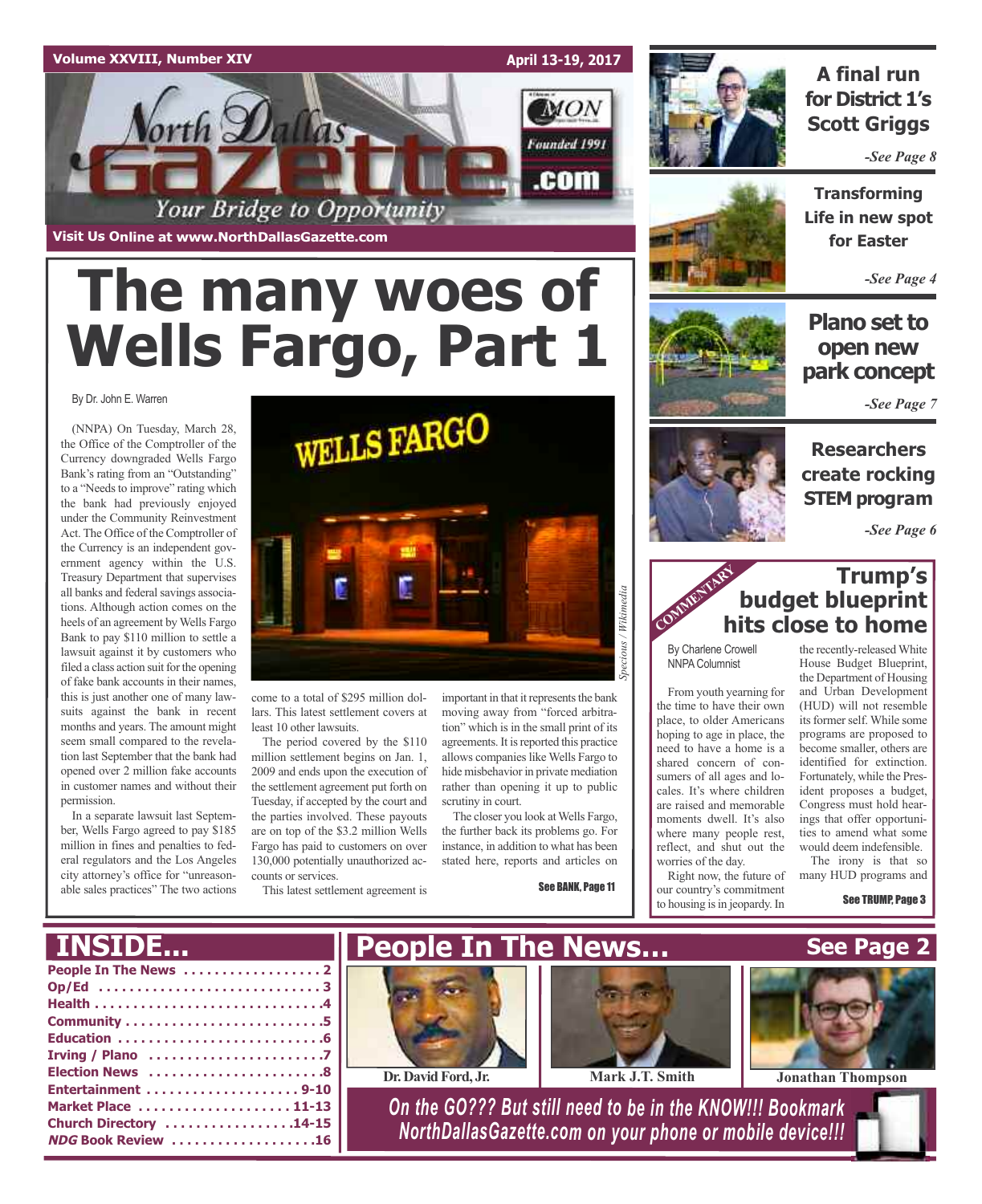### **People in the News www.NorthDallasGazette.com**

### **Dr. David Ford, Jr.**

For 42 years, Dr. David Ford, Jr. spent his career as a business school professor at what is now the Jindal School of Management at the University of Texas at Dallas. He is a Professor of Organizational Studies, Strategy, and International Management. On Aug. 31 he plans to retire. However, the university is honoring him with a celebration on Tuesday, May 2.

Throughout his career, he has helped a few thousand Undergraduate, Graduate, and PhD business students



obtain their degrees. His passion is research. He has written numerous articles on such topics as Diversity, Theory, Group Dynamics and Intergroup Processes, Global Team Leadership

and Culture published in minor and major business journals. He has also authored several books.

For twenty- years, Dr. Ford was the only African-American professor at the UT Dallas business school, where there are now four He worked diligently to recruit more African-American professors and students by serving on several of the school's student and faculty recruitment committees. He has served on the university's Diversity Committee. Dr. Ford often attends business conferences, such as the Academy of Management and the Eastern Academy of Management conferences in the USA and other countries, where he made presentations, reviewed presentations, chaired programs, and recruited students and faculty.

One of Dr. Ford's major accomplishments is his leadership involvement with the Management Faculty of Color and the PhD Project, organizations headquartered Chicago that has increased the number of African-Americans and other non-represented minorities with Ph.D. degrees in business from 297 when started in 1994 to over 1,300 today. In 2015, he

was awarded the PhD Project's Hall of Fame award.

Dr. Ford has been and is still a member where he held various leadership positions in several business and professional organizations, such as the Academy of Management, the Eastern Academy of Management, Association of Social and Behavioral Scientists, National Black MBA, National Black Public Administrators, One Hundred Black Men, NTL Institute, Symlog Consulting Group, IN-FORMS, Management Faculty of Color, PhD Project, Institute of Certified Professional Managers, the Family Restoration Institute (Life Languages), and the Society of International Business Fellows.

He serves on the usher board and sings in the I.B. Foote men choir at Hamilton Park United Methodist Church in Dallas, Texas. He was a chartered member of the Mu Omicron chapter of the Omega Psi Phi fraternity at Iowa State University. He is a member of the Theta Alpha chapter of Omega Psi Phi in Dallas and was a charter member of the Alpha Iota Iota member of the fraternity in North Dallas.

### See FORD, Page 12

### **Mark J.T. Smith**

AUSTIN, Texas — The University of Texas at Austin has appointed Mark J.T. Smith as the next dean of the Graduate School and senior vice provost for academic affairs. His appointment begins Aug. 1.

Smith comes to UT Austin from Purdue University, where he has served as the dean of the Graduate School since 2009.

"Mark is one of the most widely respected leaders in graduate education in the country. His experience in creating new interdiscipli-



nary initiatives, expanding the global footprint, and leading diversity and inclusion efforts makes him an ideal addition to our leadership team," said Maurie McInnis, executive vice president and provost. "We have some of the top graduate programs in the country, and we are thrilled Mark will soon help us do even more."

In his concurrent role as senior vice provost for academic affairs, Smith will develop and implement strategic policies and practices that will allow the university to define and pursue future academic priorities.

In addition to his efforts as a university leader, Smith is widely recognized for his academic contributions and research in speech and image processing as well as

object detection and recognition. He was also a member of the U.S. Olympic fencing teams in 1980 and 1984. He holds an undergraduate degree from the Massachusetts Institute of Technology and a master's degree and doctorate from the Georgia Institute of Technology.

"Few universities have the reach and impact of The University of Texas at Austin. I have always admired the university and the success of the Graduate School, and I am excited to join this team at such an exciting time," explained

Smith. "My focus will be helping students succeed and creating opportunities for them to pursue their dreams. This is an amazing community, and I look forward to the road ahead."

Smith succeeds Marvin Hackert, who has served as interim dean since June 2015.

"The university has benefitted tremendously from the unwavering leadership provided by Marv Hackert in his role as interim dean of the Graduate School. I commend him for his commitment and distinguished service to this campus,"

said McInnis.

UT Austin has more than 40 graduate programs ranked among the top 10 in the nation and four programs ranked No. 1, according to U.S. News & World Report's 2018 edition of "Best Graduate Schools." The university has top 10 programs in 12 of its colleges and schools including such disciplines as business, communication, education, engineering, Earth sciences, humanities, information, law, natural sciences, pharmacy, social work and the social sciences.

### **Jonathan Thompson**

DENTON (UNT) -- The University of North Texas College of Music has named Jonathan Thompson the 2017-2018 Presser Graduate Music Award winner and recipient of the \$10,000 Presser scholarship.

The Presser Graduate Music Award is a program designed to "encourage and support in a special way the advanced education and career of truly exceptional graduate music students who have the potential to make a distinguished contribution to the field of music."

The winner is nominated and selected by the



UNT College of Music faculty and receives the award from the Presser Foundation, which awards annual scholarships, grants and funds for the furthering of music education in America. Theodore Presser, who was a music publisher and philanthropist, established the foundation in 1916.

Thompson earned a bachelor of music in oboe performance and a master of music in oboe performance and literature at Northwestern University in Evanston, Illinois. He is currently working on his doctoral of musical arts in performance at UNT.

Thompson plans to use the scholarship to fund a project to study oboe music and performance in Mexico.

"As a Mexican-American oboist, I focus on Mexican music for the oboe and my idea of a dissertation–a brief history of the oboe in Mexico and an annotated bibliography of Mexican chamber and solo

music–will be a great resource for the oboe community," Thompson said. "I am thrilled to be expanding the oboe repertoire and collaborating with musicians in Mexico."

Thompson said that a majority of classical music comes from Europe and America. Now that he is a doctoral student, he hopes to explore a niche interest and bring Mexican music into the oboe realm.

"I am humbled to have been awarded this grant and very excited about all the goals I will be able to meet with the money," he said. "I am excited to get to work and make an impact."



*For the 411 in the community, go to www.northdallasgazette.com*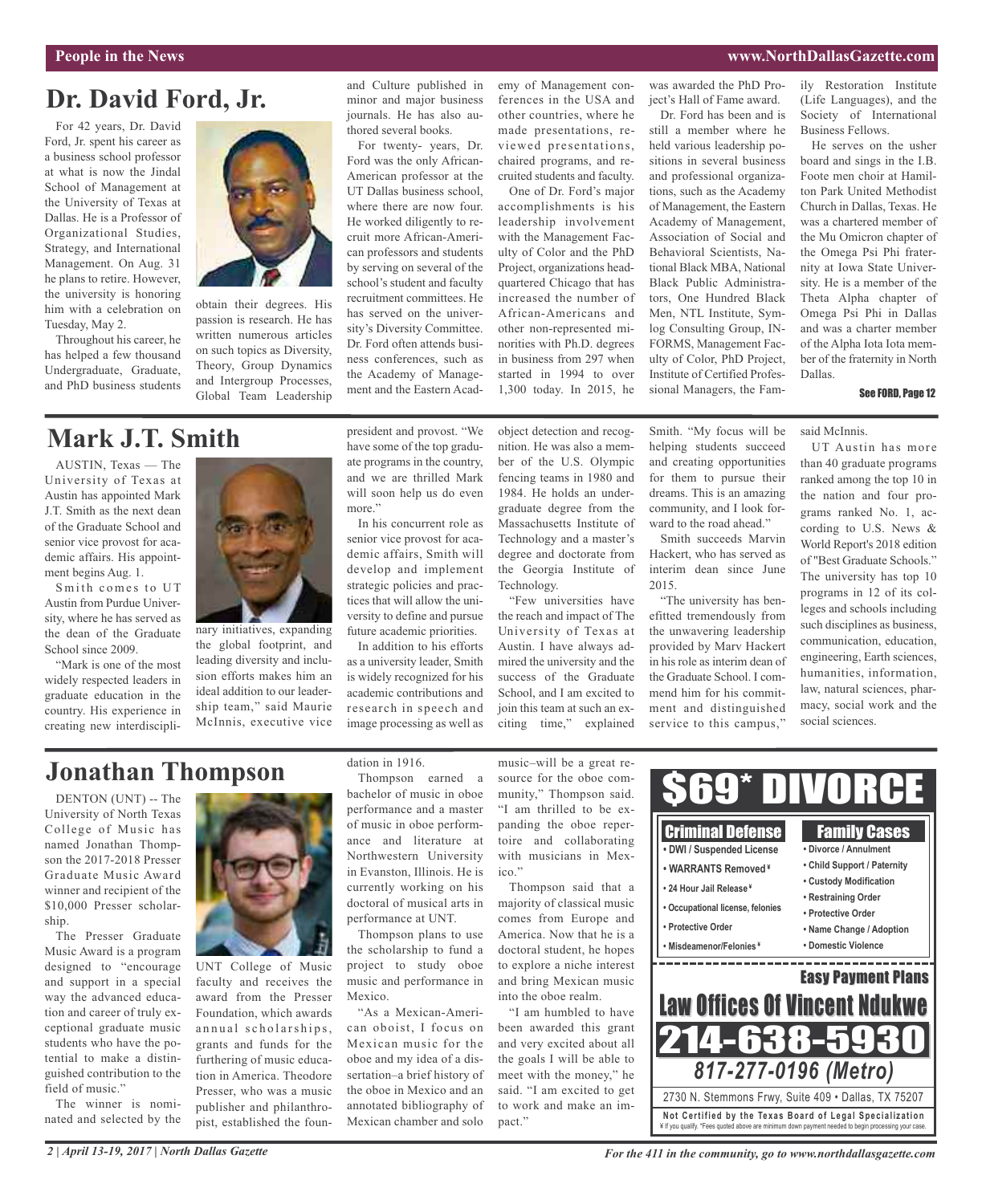#### **www.NorthDallasGazette.com Op-Ed**



*North Dallas Gazette assumes no responsibility for unsolicited material and reserves the right to edit and make appropriate revisions.*

> *"Do what you say you are going to do ... when you say you are going to do it.*

**Publisher's Office:** publisher@northdallasgazette.com

**Sales Department:** marketing@northdallasgazette.com 972-509-9049

### **Editorial Department:**

editor@northdallasgazette.com

### **Online:**

www.NorthDallasGazette.com www.twitter.com/NDGEditor www.facebook.com/NorthDallasGazette www.pinterest.com/NDallasGazette www.instagram.com/NorthDallasGazette

### STAFF

**Chairman Emeritus** *Jim Bochum 1933 – 2009*

**Published By** *Minority Opportunity News, Inc.*

> **VPAdvertising and Special Projects** *LaRoyce Green Jones*

> > **Web Master** *Todd Jones*

**Special Projects Manager** *Edward Dewayne "Preacher Boy"Gibson, Jr.*

**Community Marketing** *Nina Garcia Nadina Davis*

#### **Advisory Board:**

*John Dudley Myrtle Hightower Fred Moses Annie Dickson Cecil Starks Willie Wattley Coty Rodriguez-Anderson B. J. Williams Denise Upchurch Barbara Simpkins, ADVISORY BOARD SECRETARY*

*Shirley Demus Tarpley* **Contributing Writers** *Jackie Hardy*

**Editor** *Ruth Ferguson*

**Religious/ Marketing Editor**

*Terri Schlichenmeyer Nicole Scott Hope Oriabure-King*

*David Wilfong*

**Production** *Margaret Freelon David Wilfong*

#### **Advisory Board Committees:**

*Public Relations Planning and Implementation* Cecil Starks, CHAIRPERSON *Business Growth Referral*

John Dudley, CHAIRPERSON

*Program Policy Development* Annie Dickson, CHAIRPER

*Quality Assurance* Myrtle Hightower, CHAIRPERSON Coty Rodriguez

*The North Dallas Gazette, formerly Minority Opportunity News, was founded in July 1991, by Mr.Jim Bochum and Mr.Thurman R. Jones. North Dallas Gazette is a wholly owned subsidairy of Minority Opportunity News, Inc.*

### **Minority-owned media fights for equity in advertising**

By Stacy M. Brown NNPA Newswire Contributor

Retailers, restaurants, healthcare companies and technology firms often turn to newspaper inserts, as a tried-and-true method to reach consumers, especially minority consumers.

A major anti-trust lawsuit has been filed by the owner of an independent marketing company, who says that, if he's victorious, millions — if not billions — of dollars in pre-print advertising (inserts) could begin to flow freely to minority-owned publications that serve minority communities; publications that are often locked out of the market due to "forced buys."

Redan Bilingual Media, a Dallas-based strategic marketing company that specializes in helping companies reach the Hispanic-American community through outof-home Hispanic marketing programs, bilingual employment recruiting, and translations services, has filed an action against the "*Fort Worth Star-Telegram*" and its parent company, McClatchy, alleging fraud. Further, the 15-page lawsuit filed in the District Court of Tarrant County, Texas, notes that Redan and its founder, Brent Murphy, believe that publications that serve the Hispanic, African-American and general markets may not be aware that they're losing opportunities to compete for millions in advertising dollars, due to the actions of a few publishing conglomerates, who dominate the industry and might be colluding with some advertisers, while others are unaware of the controversy.

"We believe that the national advertisers are not aware of this issue," Murphy said. "We believe that national advertisers may not understand how their own agencies may be working in concert with conglomerate publishers."

Murphy continued: "We believe national advertisers will be very interested to learn how 'forced buys,' fraudulent audit reports and

### See MEDIA, Page 12

### **NDG** Readers Sound

#### **An ACTION Plan for Protest**

I wholeheartedly agree. Everybody should protest for the things they want. However, protesting in the streets is just one method that we can use to get

what we want,,,and I really like the results of protesting in the streets. Other methods are writing letters, sending emails, making telephone calls for the things we want, voting, talking on a face to

**TRUMP,** continued from Page <sup>1</sup>

services that have enjoyed longstanding, broad and bipartisan support across the country are among those proposed to end. For example, since 1974,

HUD's Community Development Block Grant (CDBG) program has provided local and state officials the flexibility to fund local priorities for services, projects and partnerships. Whether the need was affordable housing, blight removal, community supportive services or a way to leverage capital in redevelopment projects, local concerns have guided how to make the best use of federal funds.

According to the White House Budget Blueprint, CDBG would absorb \$3 billion of HUD's proposed \$6.2 billion agency cut. Reactions from municipal leaders and organizations were swift.

"From CDBG block grants, to Community-Oriented Policing Services, the programs targeted for cuts provide support for millions of working Americans and help cities invest in publicgood projects like police stations, food banks and domestic violence shelters,"

said Matt Zone, a Cleveland city councilmember and president of the National League of Cities (NCL), an organization that advocates for 19,000 cities, towns, and villages. "These unprecedented cuts would be devastating to all our nation's cities—with the worst impacts felt in small towns and rural communities."

Yana Miles, a policy counsel with the Center for Responsible Lending noted that, "In housing, the proposed budget would end some of HUD's most successful programs that help underserved communities including: Community Development Block Grants, the HOME Investment Partnerships, and Choice Neighborhoods."

Two of the HUD programsthat Miles cites are the focus of another proposed \$1.1 billion in cuts: Choice Neighborhoods and the HOME Investment partnerships program.

The Choice Neighborhoods program provides funding and technical assistance to support local community efforts to improve struggling neighborhoods dotted with distressed public face basis with a politician….whatever. The important thing is PARTICI-PATE because stuff happens with or without you…it may as well happen with your help or hindrance. If the 99% partic-

or HUD-assisted housing. Like CDBG, eligibility is formula-based and requires a formal revitalization strategy or Transformational Plan.

For every \$1 in Choice Neighborhoods funding, awardees and their partners typically leverage for their projects an additional \$5 in public and private funding. Together, the five cities are expected to leverage \$636 million through other public/private sources and expect to stimulate another \$3.3 billion indirectly to magnify their impact.

The HOME Investment Partnerships program focuses exclusively on creating affordable housing opportunities for low-income families. Until now, it has also been the single largest block grant dedicated to expanding this housing sector. Formula grants for states and local communities are often awarded in partnership with local nonprofit organizations to build, buy, and/or rehabilitate affordable housing for either rent or homeownership.

For the nation's 1.2 million families who live in public housing, the proposed budget blueprint will take \$1.3 million from facility improvements, and another

people" don't participate in the processes. "Democracy" is a contact sport … See READERS, Page 4

ipate, the 1% does not matter. We will not have a "Democracy" if we "the

\$600 million in operational costs.

These and other severe funding cuts proposed are the exact opposite of what Dr. Carson testified to during his confirmation hearings. By his own admission, Secretary Carson has never worked in government before. Now as the head of a key cabinet agency, he and his senior staff would be well-served by learning which programs work well and should be preserved from heavy-handed budget cuts.

Since post-World War II, FHA-backed mortgage loans have provided funding for millions of Americans. In recent years, FHA-backed loans are the most used by Black and Latino consumers.

HUD's history of service has many more examples of how modest public investments have and can continue to leverage larger private funds. The programs that fostered this success deserve to be supported and funded at levels that will continue to benefit the nation.

*Charlene Crowell is communications deputy director for the Center for Responsible Lending. She can be reached at Charlene.crowell@responsiblelending.org.*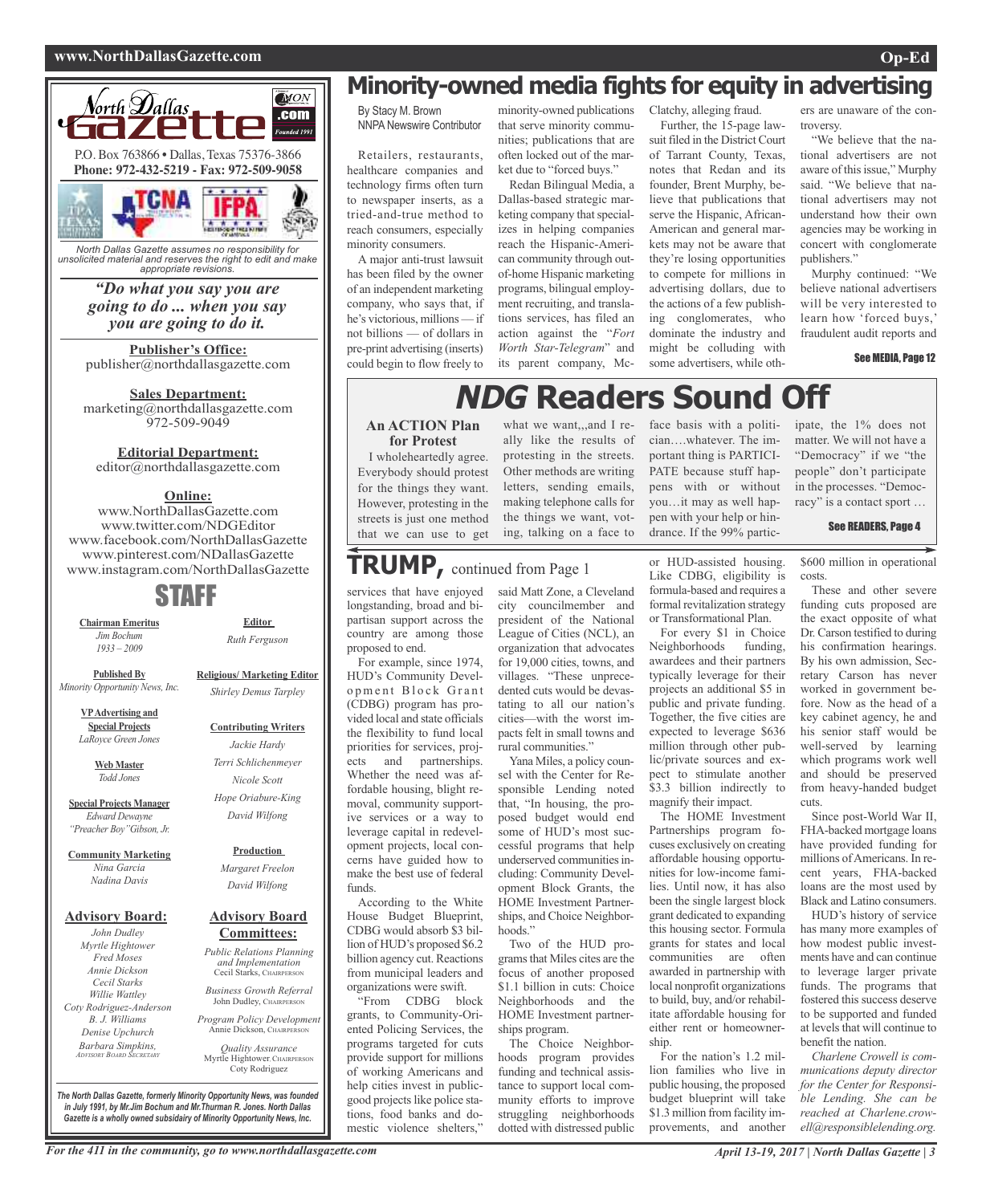### **Health www.NorthDallasGazette.com**



### **Collin College, dentists deliver smiles to kids**

In an effort to provide dental care to economically disadvantaged children, Collin College hosted Give Kids A Smile Day from 9 a.m.- 1 p.m., Saturday April 8 at the Collin College Dental Hygiene Clinic. More than 75 registered children received free cleanings as well as orthodontic and dental exams. The college's dental hygiene students and graduates partnered with

North Texas Dental Society dentists for this annual event.

For the first time, the program joined with the McKinney Fire Department to give kids a treat after their treatment. Firefighters and cadets in the Collin College Fire Academy gave tours of a mobile "fire safety house." According to Christine

McClellan, director of Collin College's Dental Hygiene program, participants received oral hygiene instruction along with many other services.

"Our students and graduates took health histories, blood pressures and dental x-rays and performed cleanings. Children also received free orthodontic and dental exams," she said.

Dr. Henry Liao, past president of the North Texas Dental Society and liaison for Give Kids A Smile Day, added, "Access for care is very important. That has been the main issue from the American Dental Association standpoint. Give KidsA Smile Day provides care for children who have fallen through the gap. We have general dentists, orthodontists, pediatric dentists and endodontists who provide additional care for nominal fees from their offices."

### **DCCCD, Workforce Solutions host free health care career fair**

Health career job seekers who have completed their degree or certificate will have a chance to meet with prospective employers and map out their careers.

The Dallas County Community College District and Workforce Solutions of Greater Dallas will host their annual Health Care Career Fair on Thurs., April 27, from 10 a.m. to 2 p.m. at the Irving Convention Center, 500 W. Las Colinas Blvd. The event is free and open to the public.

Recruiters want to hire nurses, medical assistants, patient care technicians, dental assistants and other medical professionals. Job

### **READERS,**

continued from Page 3

not a spectator sport. *- Anonymous*

### **The Irving mayoral election offers choices for change**

If you want to drive the car you need to ride in it for awhile. City Mayors don't start out as Mayors, they have to know how to do business within the system. They should work on a committee or as a councilperson first.

*- Bob Harris*

**To share your opinion visit NorthDallasGazette.com** seekers should bring copies of their resumes and dress for interviews. Networking opportunities with recruiters are available, and some job seekers can receive offers during the career fair.

More than 100 organizations, businesses and community partners – who represent 15,000 job openings – are recruiting for parttime and full-time positions. Participants include:

Walgreens, Aerotek, Parkland Memorial Hospital, Baylor Scott & White, Blue Cross/Blue Shield of Texas, CVS Health, HCA North Texas, the University of Texas Southwestern Medical Center and many others.

Health care is one of the fastest-growing industries nationwide. According to the U.S. Department of Labor, the industry is expected to add more jobs

Re-Elect

Mónica R

for Dallas City Council, District

working hard to make our

www.MonicaAlonzo.com 214-207-6762

.<br>No. Acc. Paul for by Normal Morpel Compagn,

than any other group, based on the nation's aging population and because federal insurance reform should provide more people with health insurance.

For resume assistance or online registration, visit DCCCD's free career planning and job search services. For general information, contact the DCCCD Health Careers Resource Center at 214- 860-2283.





4 | April 13-19, 2017 | North Dallas Gazette **State Assemblance** For the 411 in the community, go to www.northdallasgazette.com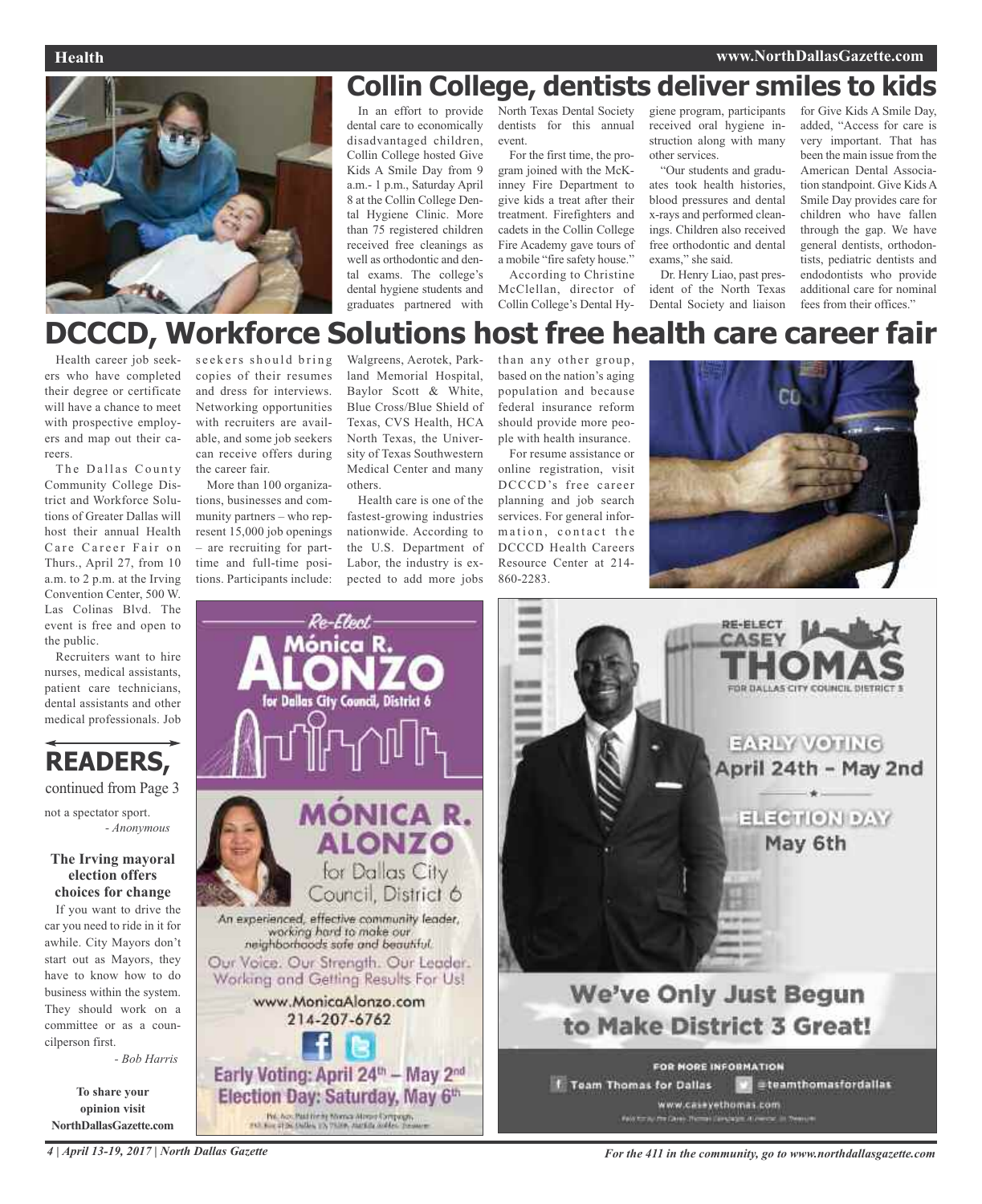### **Community News**

### **www.NorthDallasGazette.com**

## **Active citizen interaction characterizes current month**

MURPHY -- Citizen engagement could very well be the catchphrase in Murphy during April as the month brims with opportunities for residents to interact with the City.

"The first day of the month was filled with dozens of residents coming to the City Hall complex to participate in the Clean & Green event and the Great American Cleanup," saysCity Manager Mike Castro. "Then, we have two opportunities for citizens to share their ideas and gain information. The new Parks Master Plan is taking shape with citizen input, and the Capital Projects Advisory Committee is also asking residents to share their ideas."

On April 1, the Clean & Green event converted the



City Hall driveways into a drive-up, drop-off route for citizens with bulky trash and recyclables that were not suitable for curbside pickup. The flow of traffic was steady all morning, as residents dropped off a myriad of ma-

terials. At the same time, many volunteers policed the area in and around Central Park as part of the annual Great American Clean-up. Youngsters were in great supply as they donned their free T-shirts, and proceeded to

pick up litter from the park area, the shores of the pond, and in the areas immediately adjacent to the park.

"Both events were a great show of public/private cooperation that resulted in a cleaner, safer and more attractive environment," added **Castro**.

Two more opportunities for citizen participation appear on the April calendar.

OnApril 10, the Parks Department and the Parks Board are hosting a public hearing on the development of the next iteration of the Murphy Parks Master Plan. The open forum is set for the Community Room, on the south end of City Hall, 206 North Murphy Road, starting at 6:30 p.m. The plan's developers are seeking input from residents on what they would like to see included in the plan. Once the input is received, a draft of the plan will be developed and discussed prior to adoption.

Finally, the Capital Projects Advisory Committee is holding two identical Town Hall meetings to share information on the work the members have been conducting in anticipation of a bond election set for November.

The Town Hall meetings are set for Saturday, April 22 starting at 9:30 a.m. and Tuesday, April 25 starting at 6:30 p.m. Both meetings are scheduled for the City Council Chambers. The first halfhour of the meetings will provide opportunities for residents to interact with staff and CPAC members in an informal exhibit format.

Plans call for tables, personnel and exhibits to be set up in the City Hall entry lobby highlighting the five areas of concentration for the proposed bonds. These include: Public Safety, Parks and Recreation, Sustainment and Technological Initiatives, Infrastructure, and Roads.

The 30-minute exhibit period will be followed by a presentation by the Committee inside the Council Chambers, and conclude with a question and answer session. During the presentation, a review of how citizens can communicate with the CPAC will be shared.

"We're always looking for ways to interact with citizens, and this month has been especially fruitful," saidCastro.

### **Pollo Campero hosting Customer Appreciation Day on April 13**

world'slargest Latin chicken restaurant brand, announced today it is celebrating its customers in a big way, by throwing a city-wide Customer Appreciation Day at its restaurants across the Dallas-Fort Worth area. As an important part of the celebration, Pollo Campero is donating part of the proceeds from the event to help students from six Dallas-Fort Worth area school districts.

"Dallas is Pollo Campero's U.S. hometown and it holds a special place in our hearts," said Federico Valiente, Pollo Campero International brand lead. "Not only are we excited to be celebrating our customers, but we are even more thrilled that we could

Pollo Campero, the find a way to help local children who need it most."

As part of the April 13 daylong celebration, Pollo Campero will treat its customers to a 50 percent discount off of everything on its world-famous Latin menu. Each of Pollo Campero's seven DFW area restaurants will then donate 10 percent of its proceeds from the event to neighboring schools, students or educational programs with the biggest needs.

"One of our brand values is 'familia' or family," said Valiente. "Partnering with local school districts makes sense as we support students by helping pay their lunch debts, purchasing school supplies, and even funding school gardens."

Dallas-Fort Worth area school districts and the programs that will benefit from Pollo Campero's Customer Appreciation Day donations include:

• Dallas ISD - Elementary school food gardens;

•Arlington ISD – Elementary school student breakfast and lunch debt;

• Carrollton-Farmers Branch ISD – Elementary school books;

• Irving ISD – Elementary school food gardens;

• Lewisville ISD -Lewisville elementary school soccer fields;

• Richardson  $ISD -$ Richardson ISD Partners Program - school supplies

"Dallas ISD is honored that Pollo Campero reached out to us in this way," said

### **FORD,** continued from Page <sup>2</sup>

In addition to the PhD's Hall of Fame award, Dr. Ford has received numerous other awards and recognitions, including the Iowa State Outstanding Young Alumnus Award, The University of Wisconsin Distinguished Service Citation, The National Black MBA Certificate of Excellence, and the International African Business Develop-

ment International Conference Best Paper Award.

Dr. Ford is a native of Fort Worth, Texas, who graduated Magna Cum Laude from I.M. Terrell high school. He obtained his B.S. degree in Engineering from Iowa State University, and his Masters and Ph.D. degrees in Business from the University of Wisconsin, Madison. He is married to Jacqueline Ford, who often travels with and accompanies him on work assignments. They have two adult sons,

He is married to Jacqueline Ford, who often travels with and accompanies him on work assignments. They have two adult sons, Jolm B. Adams in Washington, D.C. and David Ford, III in Los Angeles, California. They have one grandson, Jolm M. Adams.

Veena Armstrong, Dallas ISD Partnership Coordinator. "There are many students and school programs across the district that need assis-

STORY TEXAS

tance.We encourage families throughout the DFW area to come out to support Pollo Campero on April 13 to support Dallas ISD schools."

All Pollo Campero restaurantsin North Texas will take part in the celebration. The event will be held from 10 a.m. to 10 p.m.

Exhibition On View in Austin Through July 9, 2017



Separate the Bulletin Museum controlling and interaction promise product by the Seat State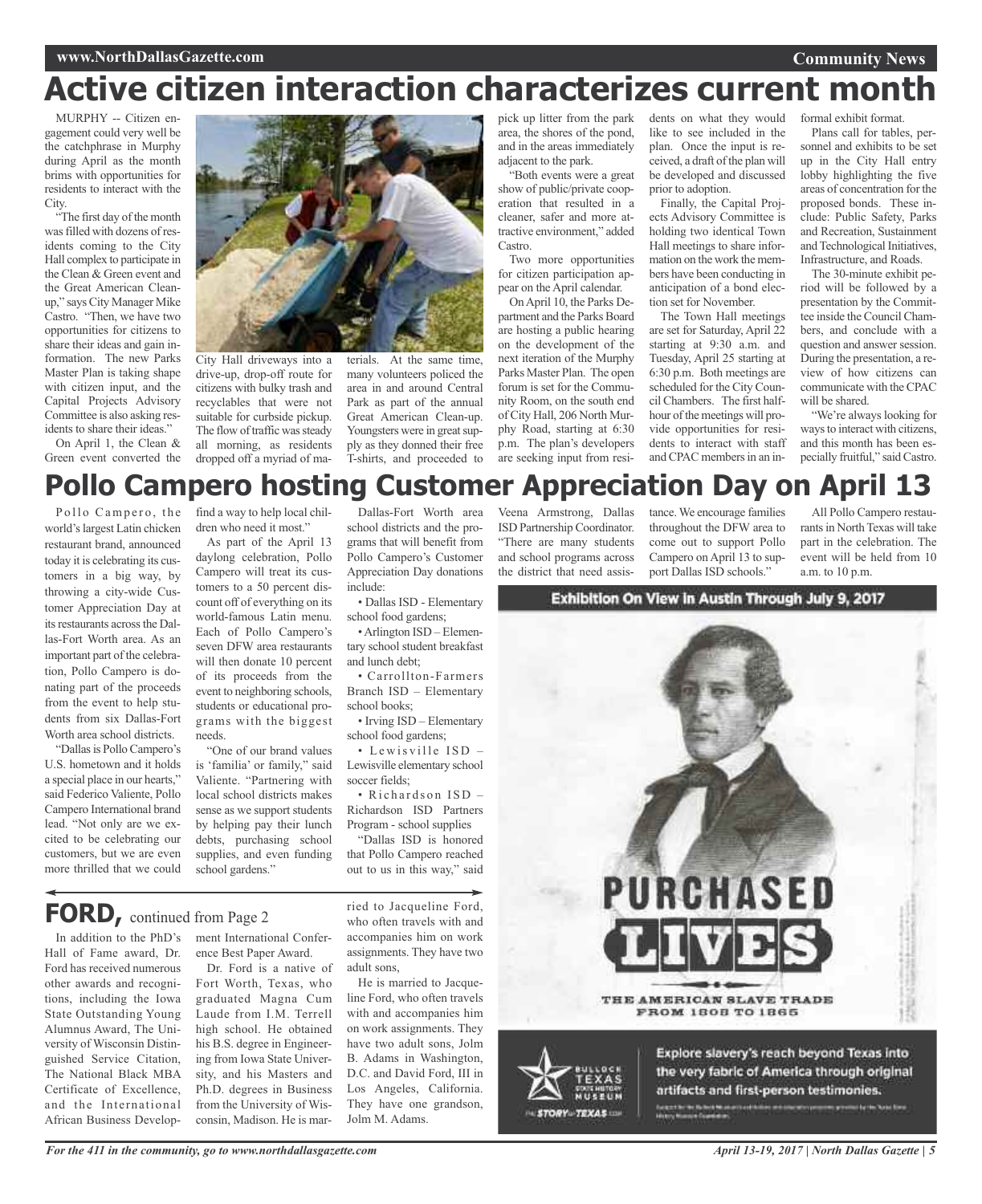### **UT Dallas researchers talk, rock at STEM lecture for teens**

Engineering and physics faculty members from The University of Texas at Dallas recently showed area high school students how their interest in STEM fields can translate into academic research and entrepreneurial opportunities.

Rafael Martín, interim vice president for research at UT Dallas, introduced Dr. Walter Voit BS'05, MS'06, associate professor of mechanical engineering and materials science and engineering, and Dr. Russell Stoneback MS'06, PhD'09, assistant professor of physics, who talked about their research during the 14th Annual Math & Science Lecture Series at Yvonne A. Ewell Townview Magnet Center.

The center houses six magnet high schools in the Dallas Independent School District, including the School for the Talented and Gifted.

Voit, who was a McDermott Scholar, earned a bachelor's degree in computer science and a master's in artificial intelligence from UT Dallas before receiving a PhD in materials science from Georgia Institute of Technology. He explained his research in flexible electronics and told students why he combined science with the popular video game "Minecraft."

Stoneback earned a master's degree and PhD in physics at UT Dallas. He shared his work on space weather as a researcher at the University's William B. Hanson Center for Space Sciences. He also presented his first public performance on a "light guitar" he developed that translates resonances in light waves into sound.

The annual lecture series, hosted by U.S. Rep. Eddie Bernice Johnson, D-Dallas, was created as a partnership with UT Dallas to promote career opportunities in science, technology, engineering and mathematics fields.

Johnson represents the 30th Congressional District of Texas and is the ranking



*Kodjo Habia, 14, a freshman in the Magnet School for the Talented and Gifted, said the science presentations by UT Dallas faculty members were "pretty cool."*

member of the U.S. House Committee on Science, Space, and Technology. She was participating in a vote on health care in Washington, D.C., and an associate read her prepared remarks.

"Paradigm shifts in the ways the world's economy works means the type of workforce we need to compete as a country has changed," said K.L. Newhouse, director of outreach for Johnson's office, as she read the congresswoman's statement.

"I want to make sure that the next generation is exposed to the kinds of jobs that are out there at the frontiers of human knowledge. These are the jobs of today, and I want you to at least consider exploring these STEM disciplines."

Using slides and demonstrations with 3-D printed objects, Voit described several startup companies he's launched, including one using flexible electronics to develop medical devices that may one day help control diabetes and obesity, and treat conditions like hypertension, rheumatoid arthritis and post-traumatic stress disorder.

"We're building computer chips onto these shapechanging plastics. We can implant these plastics into the nervous system while they're still stiff and rigid. When they get into the body, they get thousands of times softer and don't cause scarring," Voit said. "We're

doing some of the underlying science that's going to change how health care works."

Students'hands shot up in the auditorium when Voit asked if anyone plays the "fun and addictive" video game "Minecraft," which draws 100 million daily users.

"What makes 'Minecraft' so much fun?" Voit asked. "Video game designers spend a lot of time trying to captivate our attention. How can we embrace some of the things that video games do so well and begin integrating them into education so you guys can have fun learning?"

He then explained how the free mod he and his colleagues developed, called

"Polycraft World," has been downloaded by tens of thousands of gamers who teach themselves science and engineering concepts such as thermoplastic processing and petrochemical refining in order to build jetpacks, flame throwers and scuba gear.

"We've found ways to take what makes'Minecraft' fun, and make it just a little bit more fun if you become a good scientist," Voit said.

Stoneback shared slides from NASA to explain his research using satellites and ground-based instruments to study the Earth's magnetic field and the ionosphere, which is the upper part of the Earth's atmosphere. He described progress in the last few decades from orbiting instruments that UT Dallas designed in the 1990s for the Defense Meteorological Satellite Program to today's much smaller and more effi-

cient date-collecting devices that fit on a small CubeSat spacecraft.

"Thisspacecraft is about a foot long, 8 inches wide and 4 inches deep. So we went from bus-sized in the early '90s to a spacecraft that I could literally hold right here in front of you," Stoneback said.

"I'm hoping to get a lot more of these CubeSat instruments up into space, be-

See STEM, Page 13

Investors Liquidation Sale: **Laurel Land Cemetery Burial Plot For Sale (one space) Section # 3, Space # 15, Lot # 20**



Laurel Land Cemetery charges for cost of single Plot: \$3995.00 Discount Amount, if you act right away: <\$1745.00> (your savings) Your Cost: \$2250.00

> **Call Today! 972.432.5219** (leave message,if no answer)



*6 | April 13-19, 2017 | North Dallas Gazette*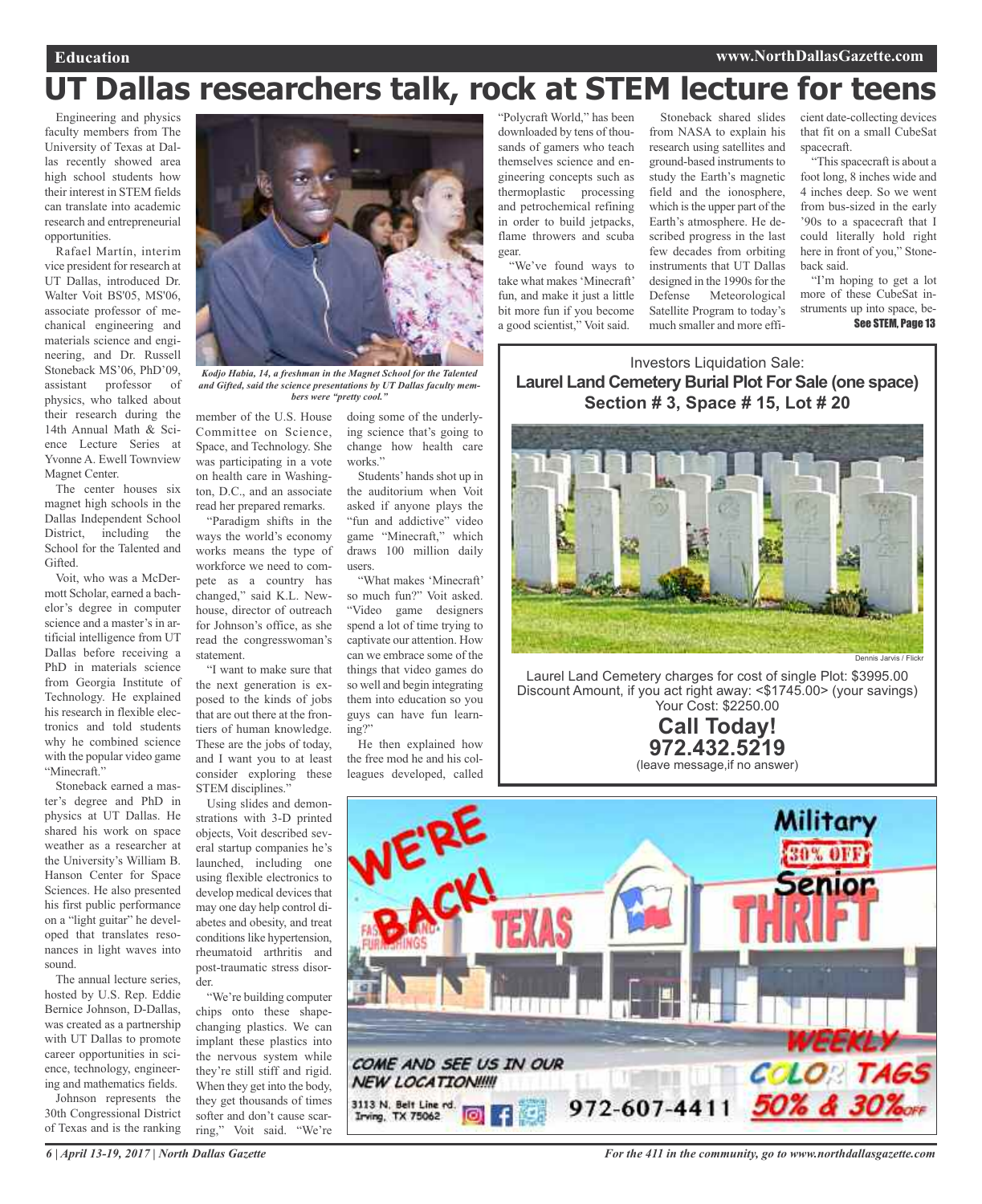### **Plano's first all-abilities park opens to the public on April 24**

What was once the site of Plano's beloved Jack Carter Pool is now home to the city's first all-abilities playground at the new Jack Carter Park. Plano citizens and members of the media are invited to a special dedication ceremony onApril 24 at 1:30 p.m. at the park with Mayor Harry LaRosiliere, Plano Parks and Recreation staff and the Plano Rotary Club.

Located at 2601 Maumelle Drive near Schimelpfenig Middle School, the new playground within the park serves children with disabilities and includes experiences that involve move-



ment and climbing as well as a mix of tactile, visual and auditory features. The Plano Rotary Club donated \$25,000 to the City of Plano Parks and Recreation De-

partment last year to help fund the \$1.9 million project. The club presented half of its contribution in June 2016 to mark the club's 70th anniversary and will present

the other half at the upcoming dedication ceremony.

"The Rotary Club donation allowed us to add more funding to the playground, which enabled us to take it beyond a typical neighborhood park playground. The park provides unique equipment that is specifically designed for children with special needs," said Robin Reeves, director of the Plano Parks and Recreation Department. "Without the additional funding, it would have been difficult for us to provide this type of equipment within the project budget." The new playground is

designed for children of all abilities to play, learn and grow together and offers a variety of sensory experiences for healthy development. The 2.61-acre park includes ample parking, trail connections, shelters and facilities that include accessible restrooms for all.

The renovation project included converting the outdoor pool into a pond with a fountain, overlook plaza and trellis. The pool, which was built in 1981, was closed in 2014 following mechanical and design deficiencies.

Complemented by a covered pavilion, water fountains and picnic tables, this type of project is a very significant piece to any community for its ability to foster diversity and inclusiveness, which is a huge principle of the city of Plano.

"To me, this park represents unity by making all feel welcome with or without a disability," said Dianne Dillon, adapted recreation supervisor for Plano Parks and Recreation. "I hope the community will feel and see the connection of having this all-inclusive park like I did when I went out and saw the wonderful equipment that can be used by anyone."

### **Planning ahead is the key to a successful Easter dinner**

By Sharon Schweitzer

Easter Sunday is almost here, and whether you are hosting family or friends or attending a gathering at someone else's place, there are certain rules of etiquette you need to keep in mind.

Below are a few tips for Easter Sunday get-togethers. **Be the host everyone loves with proper**

**planning**

Planning & invitations: Careful thought and planning creates a lovely event and avoids chaos. By giving



careful consideration to the location, as well as the invitation and guest list, the perfect ambiance and mix of personalities can be created. It is difficult to exclude

spouses from holiday gatherings, so plan for each guest to bring a significant other. If you consider hosting an outdoor event, have a "Plan B" lined up so that

### **African American women and police to join invited to join a forward thinking conversation**

Where Do We Go From Here? Police and African American women in forward thinking conversation, is the name of a community event designed to recognize the past and move to the future. The Conversation acknowledges the broad spectrum of concerns regarding the Police and African American women and projects a narrow focus specifically on issues involving African American women and the Police. Attendees will jointly grapple

with the realities and factors las Black Police Officer Asof negative encounters between Police and African American women. In this setting, the two groups unite to talk to and with each other, listen and look ahead to a more positive future.

The Conversation is scheduled for Saturday,April 22 from noon – 2:30 p.m., at the Black Police Officers Building, 211 Centre Street in Dallas. A light lunch will be provided.

Invited guests include Dal-

sociation and the representatives from the Dallas Police Department. Dr. Sheron C. Patterson, the daughter of a Police officer is passionate about strengthening the relationship between Police and the African American Community, will facilitate The Conversation.

While there is no cost, participants must register via Eventbrite. For more information, please visit www.drsheron.com.



Children: The invitation must clearly indicate whether children are invited. Holidays such as Easter and Passover naturally include the children of family and friends. If the kids are not invited, host an evening event rather than a brunch so your guests have time to hire a babysitter. When you receive an email from a parent requesting a favor because he can't find a sitter, respond that you understand and will

miss him; it is inappropriate for you to allow his daughter to attend, without making an exception for all of the other children. You must be fair and be consistent.

Beverage variety: Superb hosts maintain a wellstocked bar, with plenty of non-alcoholic beverages on hand. Club soda, ginger-ale, soda, fruit juice, lemonade, sparkling and still water, and iced tea are just a few suggestions. Informal or silver coffee and tea service can be set-up ahead of time with

milk, half-and-half, sugar, Stevia and sweeteners so guests may serve themselves.

Setting a beautiful and proper table: A place setting is a global compass for your dining experience. It is important to understand how to navigate the system, whether simple or multiple courses, and understand the proper placement of the plates, stemware and utensils. Set the table the day be-

#### See DINNER, Page 10



For latest DFW news and contests LIKE the North Dallas Gazette on Facebook Facebook.com/NorthDallasGazette

For the 411 in the community, go to www.northdallasgazette.com April 13-19, 2017 | North Dallas Gazette | 7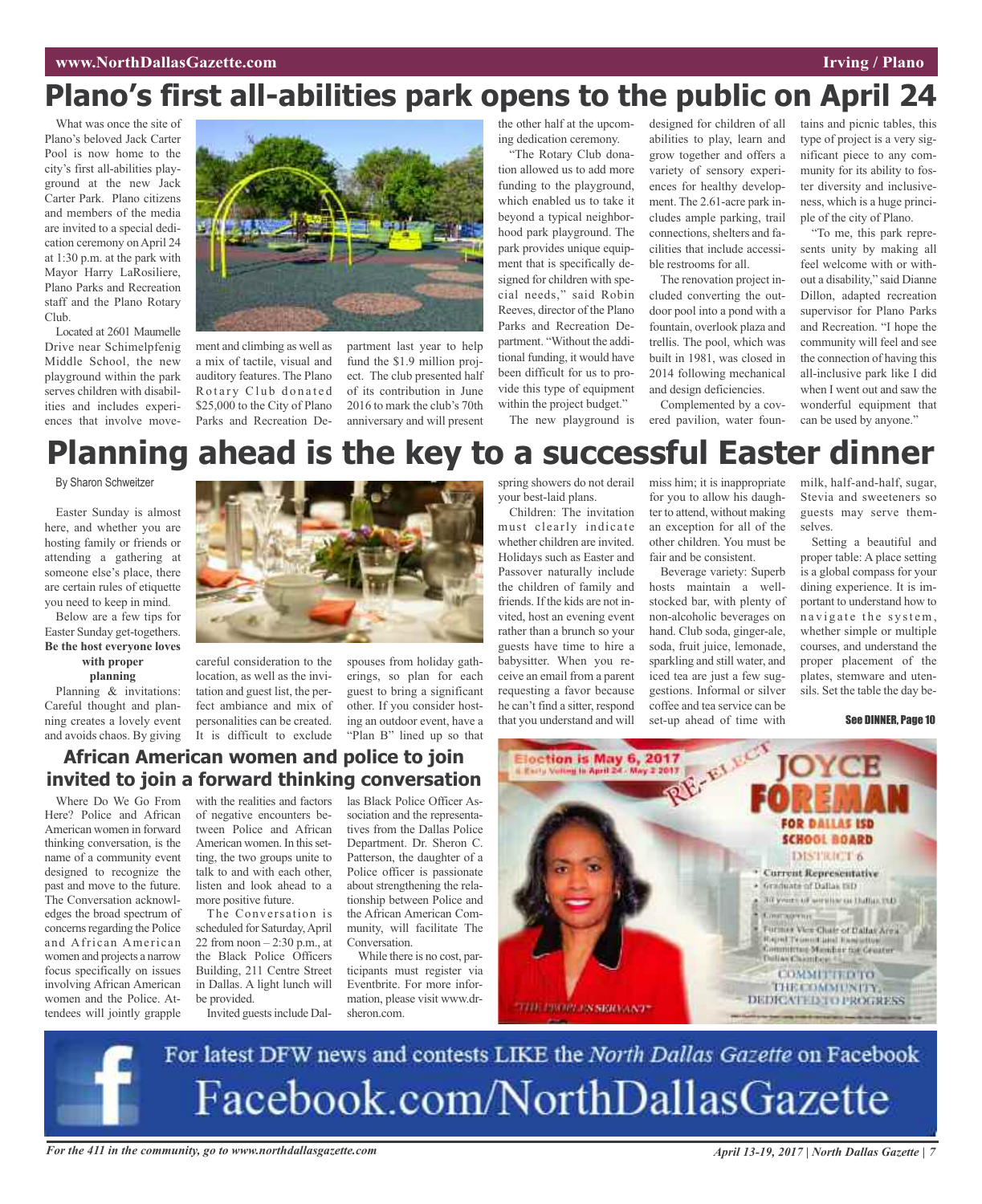# **Griggs faces final election test in Dallas' District 1 race**

### By David Wilfong *NDG* Special Contributor

Scott Griggs represents District 1 on the Dallas City Council, where he has served for six years. He is running for a final term in the May 6 election and is facing challenger Stephen Winn for the seat that covers a large section of Oak Cliff. His district is on the rise, with young professionals clamoring to move there, and business interests following closely behind.

"I was very involved in the community," Griggs said of the time leading up to his first run for office. "(I was a) neighborhood president, serving on boards and commissions for the City of Dallas for five years; on the Board of Adjustments and on the Fort Worth Avenue TIF Board. At the time also I was the president of the Fort Worth Avenue Development Board, working on the revitalization of Fort Worth Avenue. It was a very different place than it is now, because the Belmont was just opening. At the time I didn't trust the incumbent who was in office, and so I decided to run."

He has a simple answer for what keeps him going back to city hall year after year.

"(I enjoy) helping people, day in and day out, with small things usually," Griggs said. "It's the small things that make the big difference in people's lives. From helping with the potholes to trash service that may have been missed and things like that."

District 1 is one of the most diverse areas of the city, in ethnicity and income, which has become part of Oak Cliff's allure. Some current residents of are worried that gentrification is bringing increased prices and the area could become "Dallas' next up-



*Scott Griggs makes a stop at a Jefferson Ave. coffee shop while on the campaign trail. Griggs has served on the Dallas City Council for six years and faces his final city council election on May 6. (Photo: David Wilfong / NDG)*

town." Griggs says he is committed to do his best to keep Oak Cliff the way it is.

"When I re-zoned the (Oak Cliff) Gateway in a multi-year process, one of the biggest zoning cases that's happened here in Dallas, we made sure that there were no preexisting nonconforming uses, and no preexisting nonconforming buildings, so everyone could keep their business and their livelihood and not be forced out through an amortization process," Griggs said.

"Also what we're doing is we're very careful about how we use zoning so we don't create too much 'lift,' which pushes people out. 'Lift' is what you call it when zoning is up-zoned, and then the lift can lead to price increases."

#### **Top Priorities if Re-elected**

At the very top of his list of priorities for the next term is Dallas Police and Fire Pension crisis. The state, not the city, has final oversight of the plan. Griggs is currently supporting the Flynn Bill (named for Dan Flynn, R-Van) which addresses the \$3.5 billion hole with a combination of increased contributions from members and the city, along with decreased benefits to members, and restructuring of the fund. At the time of this interview, Griggs was waiting to see

what version of the bill would come out of committee in Austin.

"We're down about 600 officers, and we've lost about 10 percent of our police force in the last year," Griggs said, adding to his law enforcement concerns. "That has a direct impact on public safety. We're seeing that reflected in increased violent crime and increased response times."

Other key issues on his radar are the infrastructure needs in his district, the future of Fair Park, and his continuing opposition to the Trinity tollway.

#### **The cost of being outspoken**

While Griggs, a practicing attorney, is a rather softspoken individual, shyness is not exactly something he is known for. His adversarial skills are lauded by much of his constituency, but not everyone involved in city government has been so enthusiastic. Twice Griggs faced investigations launched from within city hall. In both cases, the investigations came up empty, with many observers calling them "politically motivated" from the beginning.

"Well, now of course, I expect it because it's happened to me twice," Griggs said with a slight chuckle. "It happened to me at the pension system in retaliation for speaking out about the system, and expressing concerns about the solvency of the pension system at a time when I was the only one expressing those concerns. Now it's accepted as fact that the pension system is in trouble. So they were trying to silence me that time. And then the other time it was for being an outspoken critic of the establishment at city hall, particularly under the former city manager."

Whatever the cause, the investigations have faded away. Griggs remains on the council.

Dallas residents now must choose who will lead the city for the next twoyears, and as city council elections usually see a much lower turnout than national elections, Griggs says each vote is that much more important. Whether or not District 1 has been well-managed is now officially up for debate, and the voters will make that decision on May 6.

### **DALLAS Earth Day at El Centro**

Earth Day is on the horizon. El Centro College is participating in the celebration and day of learning in its own way on April 17 from  $10$  a.m.  $-2$  p.m. in the Student Center. There will be an animal critter show by David Kleven, "The Critterman," at 1 p.m.

### **DUNCANVILLE Fabulous Tea Party**

Fabulous Tea Party for Women of Business, 4 p.m., Hilton Garden Inn, 800 North Main Street, Duncanville, TX. One of the featured speakers will be Tandy Caraway of CollegeMode Academy who will discuss making debtfree college education possible. Tickets may b e p u r c h a s e d O n Eventbrite.com.

### **GARLAND Garland looking for police officers**

The Garland Police Department is accepting online applications for police officer recruits through April 28.

Call Officer R.C. Jones at 972-487-7358, or email GPDRecruiting@GarlandTX.gov.

**Earth Day in Garland**

Free, educational family fun from 10 a.m. to 2 p.m. Saturday, April 29, at the Garland Recycling Center, 1426 Commerce St. Garland's Recycle Rangers will be on-hand with bounce houses, food, a recycle relay and more!

Help beautify the community by picking up litter during the Spring Trash Off at 8 a.m. Learn more by calling 972-205- 3500 or visit GoGreen-Garland.org.

### **IRVING State of Dallas County**

The Irving-Las Colinas Chamber in partnership with the North Dallas Chamber will host Dallas County Judge Clay Jenkins for an annual update on challenges, growth opportunities and the economic outlook of Dallas County.

The conversation will be moderated by Sam Baker with KERA News.

Wednesday, May 31 11:30 a.m. - 1:00 p.m. Members - Early Bird Rate: \$40

Non-members - Early Bird Rate: \$50.

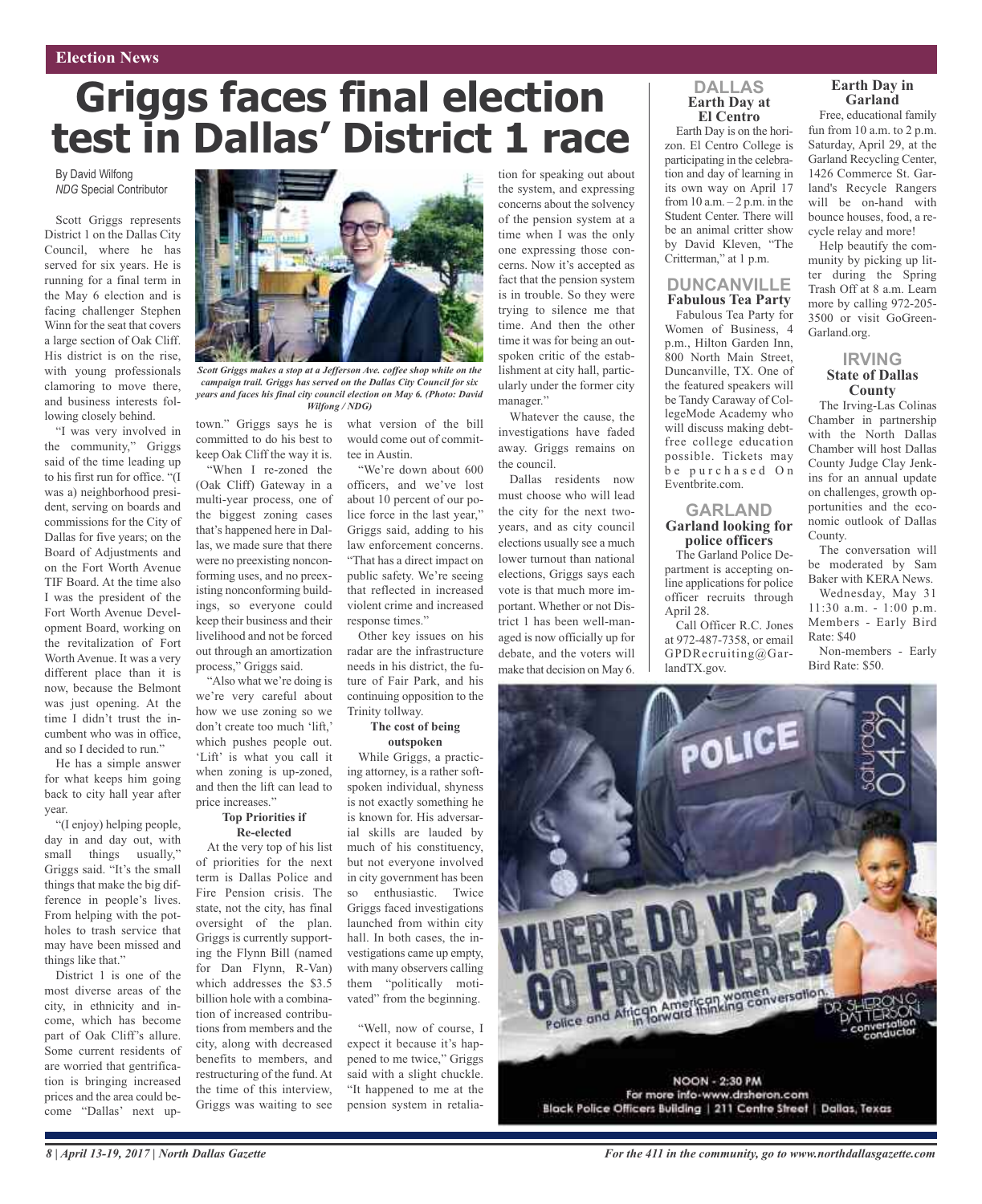# **Top spots for Easter dining in Dallas**

### **The Rustic Debuts Sunday Supper**

Supper is the perfect opportunity for friends and family to get together and enjoy each other's company which is why The Rustic is kicking off Sunday Supper on Easter with an affordable, family-style menu. The menu for \$17.95 per person starting at 2 p.m. will feature:

Fried Chicken – The Rustic's special recipe of handcrusted half chicken

Double Cut Pork Chop – wood-grilled with smoked



*The Rustic, located at 3656 Howell Street, offers a full fare of delicious choices for an Easter dinner with the family.*

paprika, garlic and lemon half chicken rubbed with Wood-Grilled Chicken – ancho chile and brown sugar

Simple Mashed Potatoes – black pepper, gravy

Jalapeño Spoon Bread –

cornmeal, pickled jalapeño, white cheddar, creamed corn, and more. The Rustic is located at

3656 Howell Street in Dallas.

**Hop Over To Nick and Sam's Park Cities For Easter Brunch**

Nick & Sam's Park Cities is pulling out all the stops for this year's Easter celebration.

Chef John Kleifgen has created a one-of-a-kind

Easter Brunch menu giving guests the opportunity to fill up their plates (and stomachs) with eight different dining stations.

A few of the special menu items will include mustard crusted leg of lamb, orangeginger glazed salmon, Nutella Belgian waffles, a sushi bar, s'mores station, red velvet cake and lemon bars

To add to the excitement, the Easter Bunny will be making a special appearance during Brunch. Save and take home a photo with your favorite bushy-tailed friend as a keepsake for this joyous holiday celebration.

Easter Brunch will be offered from 9:30 a.m. to 3 p.m. on Sunday, April 16, and is priced at \$50 for adults and \$20 for kids. Children four and under eat free.

To read about MiMi's Cafe and other Easter dining options, visit NorthDallasGazette.com or our Instagram profile for more delicious choices available in

### **Dallas Arboretum presents Easter weekend activities** DeGolyer

juice

holiday, the Dallas Arboretum and Botanical Garden has planned a weekend full of exciting activities including music, festive treats, children's activities and a garden full of floral backdrops perfect for Easter photos. New this year is international blockbuster exhibition ZimSculpt, a world-renowned display of modern Zimbabwean stone sculptures, on display throughout the gardens from April 15 to July 31.

Mary Brinegar, Dallas Arboretum president, said, "Families have made visit-

To celebrate the Easter ing Easter weekend a tradition because the garden is bursting with spring blooms, one of the most glorious moments in the garden. The first few weeks of April are bursting with color and feature spring blooms like petunias, salvia, sunpatiens, foxgloves and African daises and more, so it's a beautiful time to visit."

> • DallasChild's Good Friday Children's Concert - Friday, April 14 | 11 a.m. & 2 p.m. | Martin Rutchik Concert Stage and Lawn

• Bunnies and Berries Brunch - Saturday, April 15| 10 to 2 p.m. | Restaurant

• Easter Brunch - Sunday, April 16| 10:30 a.m. & 12:30 p.m. | Restaurant De-Golyer

• Eggstravagansa! - Saturday, April 15 & Sunday, April 16 | 10 a.m. to 2 p.m. | Camp House Lawn

• Easter Portraits - Friday, April 14 |10 a.m. to 2 p.m.| Wishing Well and onSaturday, April 15 & Sunday April 16 |noon to 4 p.m.| Wishing Well

• Bunnies, Eggs, and Baskets, OH MY! - Friday, April 14 - Monday, April 17 | 10 a.m., 12 p.m., 2 p.m.





Introducing a new way to meet, work & play!

The Economic Empowerment Center is the perfect place for your next trade show, conference or private party!



Nonthly meetings ·Special events ·Trade shows



·Business seminars

·Birthday parties

8. Curicea Tenas

Contact us at 214-540-6932 or

leasing@transformanceusa.org

Holday parties. -Non-profit compaign kickoffs Church services



*Do you have an upcoming event? Contact NDG Entertainment at marketing@northdallasgazette.com*

*April 13-19, 2017 | North Dallas Gazette | 9*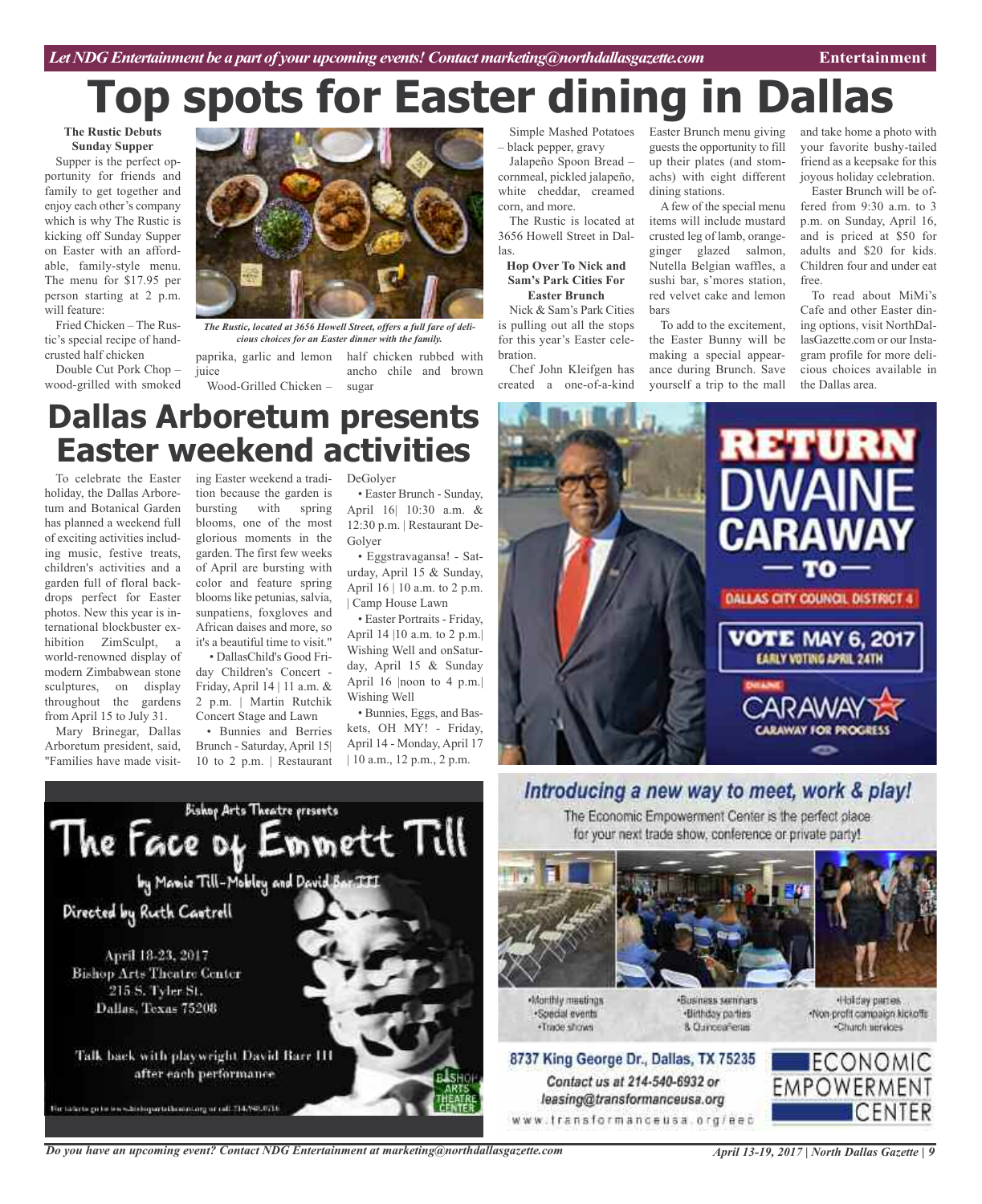### **Transforming Life Christian Fellowship opens new location on Easter Sunday**

Transforming Life Christian Fellowship, a church which recently celebrated their fifth anniversary, in this season of rebirth, is looking forward to a new beginning with their new location. The church which started in a storefront with 34 members is worshipping at their new home beginning on Easter Sunday. The address is 8737 King George Drive on the Transformance campus in Dallas.

Spring time is about renewal and hope found in the new season. Easter is the pivotal holiday in the faith



community reflecting on new life found through salvation offered through the death, burial, and resurrection of Jesus Christ.

Pastor Tyrone D. Gordon recently spoke with the North Dallas Gazette about what led the church to select their new home. The Eco-

nomic Empowerment Center on the campus offers a coworking space for various nonprofits which frequently partner together to assist under-served families.

"We see this as an opportunity for worship and ministry," Pastor Gordon shared. While Transforming Life has previously been involved outreach activities on their own, he believes the church will be able to extend their impact by working with other nonprofits located at the ECC. This includes organizations such as Transformance,

which provides financial education resources and Services of Hope which provides a wide-range of help through literacy in summer and after school programs, utility assistance and food pantries.

"The church is not one that just worships on Sunday," Pastor Gordon stated. Instead, the congregation is focused on reaching up to God and out to others. "This is a ministry of helping people." He sees the move and opportunity to partner with the nonprofits as part of a greater plan to push them-

selves out of their comfort zone.

Describing the church's model Pastor Gordon shared, "Transforming Life is a place where you won't be judged, but instead unconditionally loved." He said they believe in welcoming "whosoever wills" saying that their goal is to reach the "pre-Christians" through action and not just talk.

Transforming Life's worship service is scheduled for 9 a.m. on Easter Sunday. For more information visit www.tlcfellowship.com.

### **Dallas Black Dance Theatre continues Easter tradition with special performance at St. Paul United Methodist Church**

*Richard*

*Rodriguez*

Two historical institutions located in the Dallas Arts District will continue a cherished Easter tradition.

For more than a decade Dallas Black Dance Theatre (DBDT) has performed to the songs of the St. Paul United Methodist Church Choirduring Easter Morning Celebration.

The service will take place 7 a.m. Sunday, April 16, 2017 at the church, 1816 Routh Street, Dallas, Texas 75201.

All five Dallas Black Dance Theatre performing companies and ensembles will take part in the Easter service.



This includes the 12 professional dancers of DBDT, the eight dancers of the semi-professional company DBDT: Encore!, the

talented youth dancers in the Dallas Black Dance Academy premier ensemble Allegro, as well as the Senior Performing Ensem-

### **DINNER,** continued from Page <sup>7</sup>

fore the dinner. With the exception of the cocktail and dessert forks, most forks are set on the left side of the plate. The cocktail fork may be placed on the right side in a soup spoon, or brought out with the cocktail. The dessert fork is placed above the plate. The bread plate and butter spreader are placed on the left of the dinner plate. The stemware is placed on the right of the dinner plate.

Place the napkin in a creative way, for examples see Napkin Wizard.

Prearranging seating with place cards: Pay special attention to the chemistry between your guests and prearrange seating by using artful place cards. You and your children can even create your own place cards as a fun craft activity. It is nice to split couples so they can converse with others. If you know your guests well,

you'll know who will blend well with whom, especially when seating singles and newcomers. The beauty of place cards is that guests are relieved to discover where they are placed, and don't need to worry about finding a perch. Place each card at the top of the place setting (or dessert fork or spoon).

*Etiquette expert and author, Sharon Schweitzer, founder of Protocol & Etiquette Worldwide, can b e r e a c h e d a t p ro t o colww.com.*

### ble and Junior Performing Ensemble.

Dallas Black Dance Theatre is celebrating its 40th Anniversary Season.

Its home is in the former Moorland YMCA building that opened in 1930 as the first YMCA for African

Americans in the southwest.

Until 1970 the Moorland building was the central site for social, spiritual and civil rights events during segregated times for the Black community.

Dallas Black Dance The-

atre purchased the facility in 1999 and created a new home in the Dallas Arts District in 2008.

Since 1873, St. Paul UMC has been the only church in downtown Dallas rooted in African American traditions of worship.

Vote for<br>Experience<br>We Can Count On

"I have spent my career managing large budgets and implementing cost soving measures. We need to continue demonstrating fiscal responsibility when it comes to your tax dollars."

- Oscar Ward



#### PERSONAL

Lorgina Fring Redders.<br>Maried to Kiya Wani, two tops & hou grast bildren.

EDUCATION 8.5. Informal Engineering, University of Houston.<br>M.B.A., Pinnee hom University of Texas/Adiagon

#### COUNCIL SERVICE

City Coutell Monber, Datrict 5 for those years<br>Chairmei, Avrilt & Finance Committee Regional Prince mation Council<br>Stallas Regional Mobility Coultiver North Taxos Crime Commission<br>Preseportation & Natural Resources Contrainer Irving Arts Beard Linisht

#### **CIVIC INVOLVEMENT**

Chainnas, Chaner Revisio Cannairee<br>Chainnes, Fediding & Stradards Committee<br>Président VII Neighborhood Association fering Chartter of Commerce Aving University Commerce<br>Aving Stanles Worder of Commerce<br>Aving Stanles World Anthoco frring Hermage Space

#### Early Voting April 24<sup>th</sup> - May 2<sup>nd</sup> Election Day is Saturday May 6<sup>16</sup>

www.oscarforplace5.net 972.258.1007 jouww@verizon.net Node in the the Ostal Want Centring Savey Maker Theaster



*NDG Entertainment Ticket Giveaway!!! Follow North Dallas Gazette on Facebook, Twitter and Instagram to keep up on all the latest!!!*

*10 | April 13-19, 2017 | North Dallas Gazette*

*Do you have an upcoming event? Contact NDG Entertainment at marketing@northdallasgazette.com*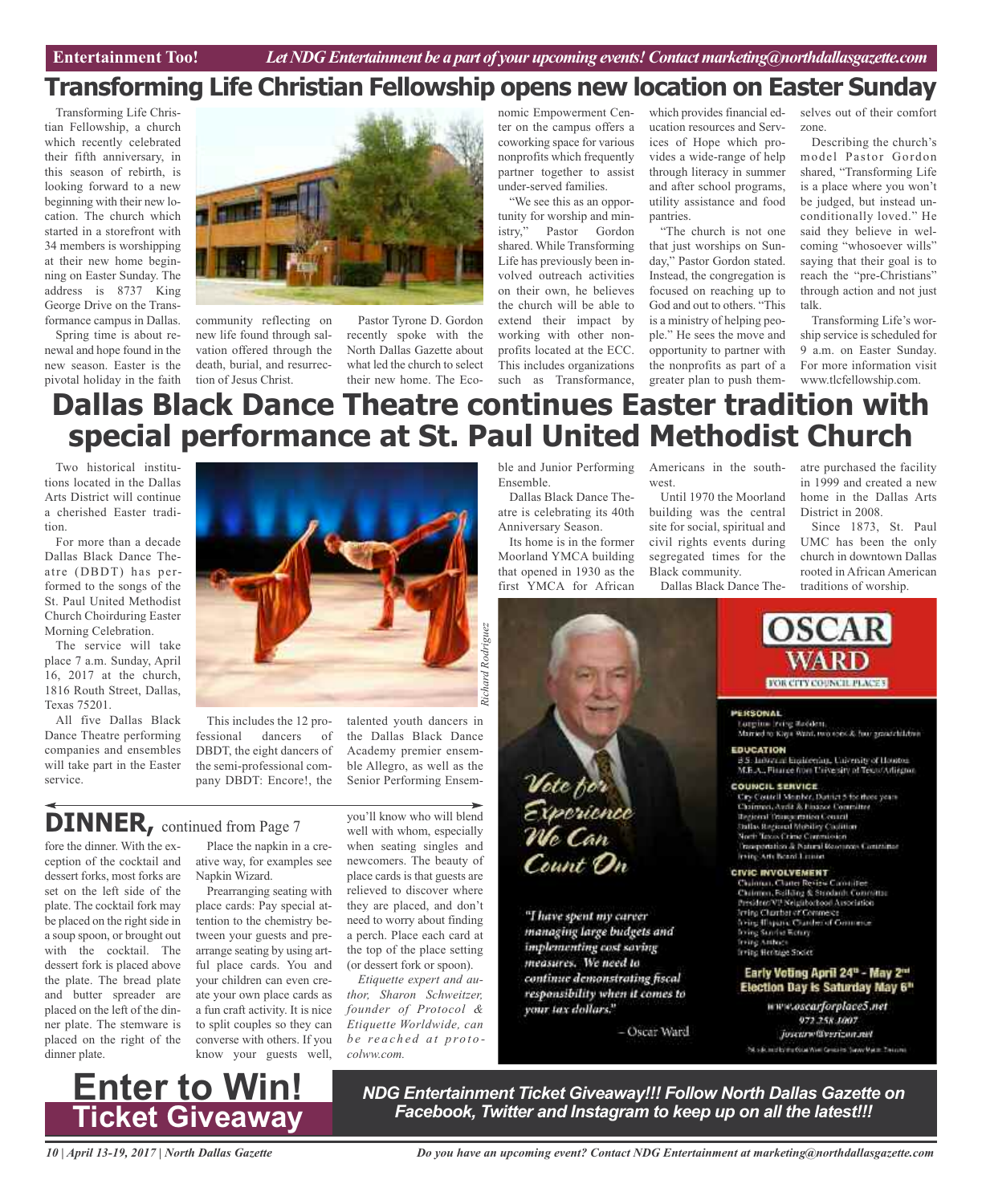April. We're partnering with a number of local and national organizations to spread the word and sending our certified coaches out into our communities. These coordinated efforts are all designed to heighten awareness of financial literacy while empowering positive change at the community level. Some of our highlighted events this

month include:

\* On Demand Online Workshop Videos: As a learning and development agency, Transformance utilizes a variety of tools to advance the financial education of our clients and our community. The on-demand videos are recorded lessons you and your family can use



Let's see a show of hands -- how many readers know that April is designated as Financial Literacy Month? Hmmm...looks like we could use some more awareness. At Transformance, these are our high holy days, as we strive to use this month-long initiative to drive home our core message of financial coaching.

For the remainder of April, the focus of Financial Literacy Month centers on a simple five-step plan to put consumers on a path to financial wellness. These steps include commitment, assessment, organization, prioritization and living on

a budget. The use of a dedicated month committing people to financial wellness is badly needed in the U.S. According to sobering statistics compiled in a recent personal finance study, 77 percent of us are living pay-

check to paycheck. Twothirds of us couldn't afford a \$500 emergency and Americans are carrying over two trillion in consumer debt. Additionally, 30 percent of consumers report having no extra cash on hand to begin a savings program.

For those of us residing in Texas, the statistics are even worse, with almost half of residents living in liquid asset poverty: 63 percent have sub-prime credit scores and almost 40 percent are underbanked.

To combat these sobering statistics, Transformance is in the midst of several initiatives in the month of

### The federal class action, **BANK** continued from Page <sup>1</sup>

Wells Fargo Bank show that on Monday, Sept. 26, 2016, six former Wells Fargo Bank employees filed lawsuit in Federal court against the bank for \$7.2 billion or more for workers nationwide who were fired or demoted after refusing to open fake accounts. This particular suit accused the bank of "orchestrating a fraudulent scheme to boost its stock price that forced employees to "choose between keeping their jobs and opening unauthorized accounts."

The following provides greater insight into how Wells Fargo has dealt with or treated its employees. Some of the legal allegations arising from such conduct included (l) wrongful termination, (2) violation of California labor code, and (3) failure to pay wages and other charges. The employees represented in the lawsuit had worked at Wells Fargo either during the past 10 years or continued to work there until they were fired, demoted or forced to resign due to not meeting sales quotas.

which is separate from that cited above, alleged that Wells Fargo violated; (1) Dodd-Frank and the section of Sarbanes-Oxley prohibiting retaliation against whistleblowers and violated the overtime provisions of the Fair Labor Standards Act covering hours of work. These lawsuits paint a far different picture than the one Wells Fargo offers of firing 5000 employees after the investigation into the fake accounts.That action suggested the fired employees did the fake bank accounts on their own and without the bank's knowledge or participation.

Looking a little further back, the record shows that on April 8, 2016, the U.S. Department of Justice issued a press release citing Wells Fargo's agreement to pay \$1.2 billion for improper mortgage lending practices. Wells Fargo made the following admission: "that it certified loans as eligible for FHA Mortgage Insurance when they were not, and that it did not disclose thousand of faulty mortgage loans to HUD." The period covered was from May 2001 through December 2008. This settlement was approved by the U.S. District Court for the Southern District of New York on the date of this release, April 8, 2016 with the following statements from the Department of Justice:

budgeting, and making improvements to your financial future. There are 26 different subjects including topics ranging from getting

"The \$1.2 billion settlement with Wells Fargo is the largest recovery for loan origination violations in FHA history.Yet this monetary figure can never truly make up for the countless families that lost homes as a result of poor lending practices….. Driven to maximize profits, Wells Fargo employed shoddy underwriting practices to drive up loan volume at the expense of loan quality"

As of March 29, 2017, it was reported "shares of Wells Fargo gained only 2.9 percent in the last two years, significantly underperforming the 22.8 percent growth given by on market observer. The September 2016 lawsuit was cited as the reason for the "substantial plunge" in shares following that filing.

out of debt and interest rates to money basics and budgeting. The videos are packaged in short, easily watchable formats, so get started today.

Southern Oklahoma Services Day: On Thursday, April 20, Transformance's office in Ardmore, Oklahoma will be part of a "Services Day" from 1-7 p.m. It's a chance for you to drop by The Shops at Ardmore, located at 1211 N. Commerce, and find out about all the services we provide for our clients. The services day is being put on by the Southern Oklahoma Area Partners.

\* "Building Your Dream" Luncheon - On Saturday, April 22, Transformance will be hosting a special Lunch & Learn session to prepare you for homeownership (www.transformanceusa.org/buildingyour-dream). It will be conducted in our brand new lower-level Economic Empowerment Center at our headquarters, located at 8737 King George Drive, Dallas, TX 75235. Come on out and join us from 11:00 a.m. to 1:00 p.m. as we discuss credit terms and a matched savings program with Transformance, financial planning and investing with AXA Advisors, the pre-qualification and mortgage process with Cendera Funding, and the home-buying process with local DFW-based realtors. This is your one-stop shop for making your home ownership

dreams come true. If you're interested in attending this helpful lunch and learn session, please RSVP on the Transformance website.

\* Transforming Life Christian (TLC) Fellowship Church - TLC Fellowship Church has established their worship and ministry center in our very own Economic Empowerment Center space, located at 8737 King George Drive, Dallas, TX 75235. Come out and join us on Sunday, April 16, for Easter Services, beginning at 9:00 a.m.

Transformance has also begun a program aimed at businesses, both large and small. Your organization can now book a special Fi-

See FINANCE, Page 16



if you are a job seeker and would like to attend the job fair, please pre-register at loworksjobseeker.weertbrite.com. Childcare is available. For more information, e-mail prosperity@dcJonline.org.

Spacing is limited, First Come First Servel



*For the 411 in the community, go to www.northdallasgazette.com*

*April 13-19, 2017 | North Dallas Gazette |11*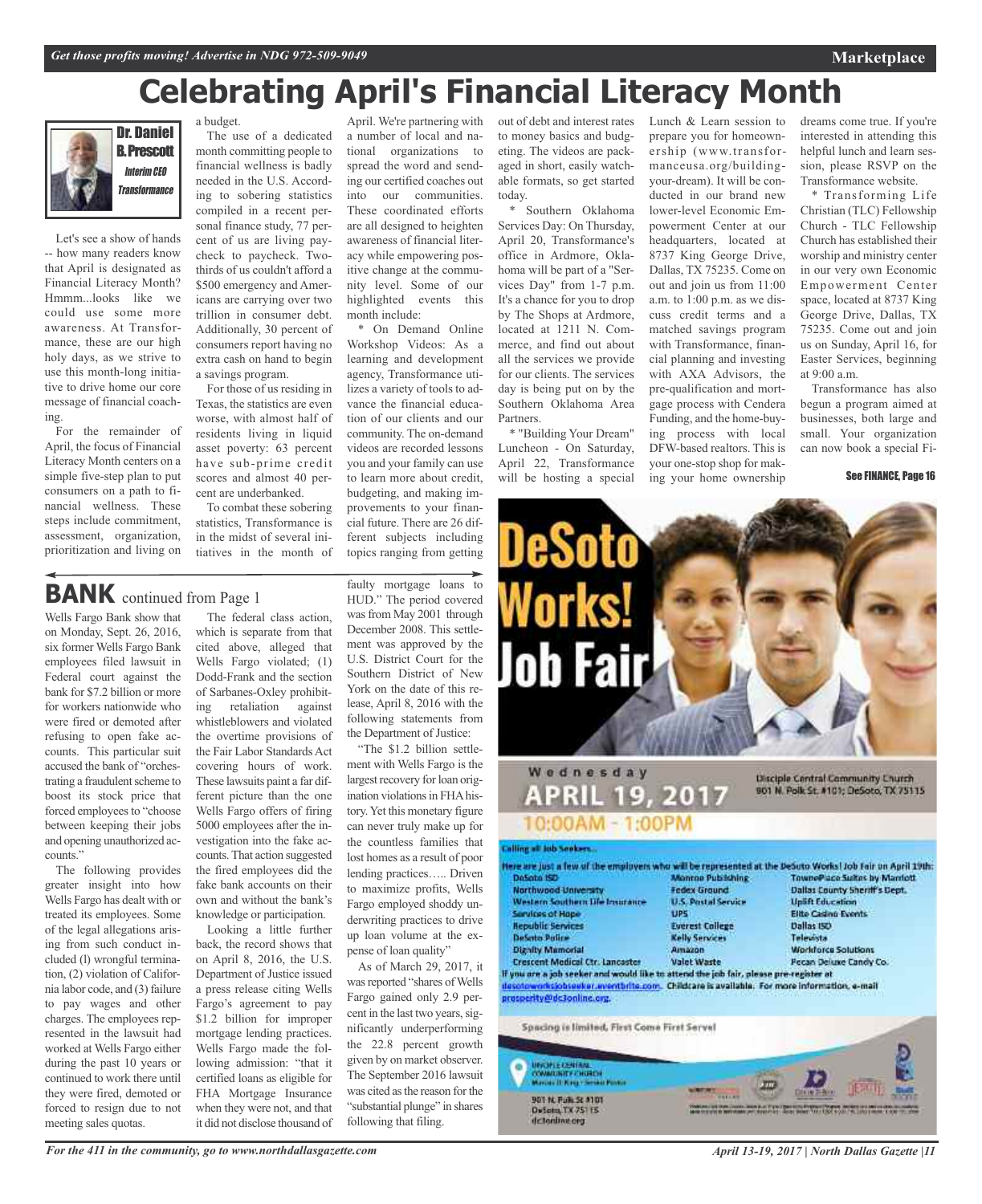### **MEDIA,** continued from Page <sup>3</sup>

industry collusion may have forced these national advertisers to spend millions over the last four years on products that they could have obtained at a much lower rate."

As much as \$6.24 billion in revenue was generated by the local media industry from advertising inserts, also known as "circulars," in 2014, according to the latest figures published by Borrell Associates, a research and consulting firm that tracks local advertising and helps media companies develop executive strategies.

The suit alleges that the *Star-Telegram* provided Redan with outdated media kits, which did not contain current and accurate audit results. The newspaper had misrepresented and mischaracterized the distribution of past products, the suit said.

Redan said it relied on accurate information when selling advertising in *"En Casa"* or *"Mercado,"* both Spanish-language publications.

Also, after promising not to convert *En Casa* from a Spanish-language publication to a bilingual one, the *Star-Telegram* did proceed with those plans, resulting in significant economic loss to Redan, including the ultimate shuttering of Mercado.

Further, Redan said it had a longstanding business relationship with the marketing and advertising company, Motivate, Inc.

Motivate, Inc., agreed to place multiple pre-print and run of paper advertising orders for its customers through Redan, but the *Star-Telegram*, in breach of its agreement to extend an exclusive rate structure to Redan for the sale of advertising in "En Casa," offered significantly lower prices to Motivate, Inc. in order to persuade the company to place insert orders through the *Star-Telegram.*

The *Star-Telegram* did so despite the knowledge that Redan had an existing agreement with Motivate, Inc., which caused Redan to lose an entire year's worth of insert orders and run of paper advertising in En Casa and Mercado, which contributed to the ultimate loss of Redan's publication, Mercado, among other costs and expenses.

Further, the suit states that Redan and Valassis had an agreement that Valassis was to place multiple pre-print insert orders for *En Casa* and Mercado from 2015 through 2017.

In October 2015, Redan received insert orders from Valassis for placement of pre-print inserts in En Casa, orders which were filled, but went unpaid by Valassis, the

Association of Hispanic Publications (NAHP) and the National Newspaper Publishers Association (NNPA) said that they're

> Leaders from both groups said that they believe insert advertising in the print industry may be skewed, due to forced circulation buys, which don't put the advertiser's best interest first and restrict the advertiser's ability to work with media companies that specialize in the Hispanic and Black markets; that omission could also inhibit the buyer from choosing the best consultant and publication for a campaign, the leaders from the NNPA and NAHP said.

> That practice, the organizations said, decreases the equal opportunity for all publishers to compete and those serving minority communities are mostly affected.

> "Insert ads are very important because obviously, all publications, minorityowned and other companies, rely on this advertising to remain afloat," said John Trainor, who runs the innovation and marketing company, Kreativa in Chicago, Ill.

> Trainor is also the former CEO of Papel Media, a Hispanic advertising agency that also has history with Valas-

# Humana.

Humana Ins. Co. is seeking a Technology Business Consultant for its Irving, TX location. Collaborates with the business and IT partners in developing solutions and alternative approaches to solving a given problem. Must have Bachelor's degree in Comp. Sci., MIS, Bus. Admin., or a closely-related field, plus three years of relevant IT experience. Pre-employment drug screen and background check required. Send cover letter and detailed technical resume to **Humana, Amanda Millay, Talent Acquisition Specialist, 500 West Main Street, Louisville, KY 40202**, or apply online at www.humana.com/careers (Ref.#171301).

EEO.

lawsuit alleges.

Leaders at the National keeping a close watch on the court proceedings. "I've been involved in the insert industry for two decades and the problems that I saw 20 years ago, are similar to what we see today," Trainor said. "Minority publications tend not to be home delivered and have a small subscription

sis.

base and a lot of them are free, so advertisers, who have coupons of value are going to try and stay with publications that give them a little more control on inserts and the costs add up." Trainor said that today the goal isto win the digital age. Still, the Redan lawsuit could potentially open a Pandora's box that major pub-

lishers and some advertisers fear could leave them exposed to even more lawsuits from minority-owned publishing firms serving the Hispanic andAfrican-American communities, according to court documents.

"The National Newspaper Publishers Association and the National Association of Hispanic Publications have established an ongoing strategic alliance to increase the advertising business opportunities for our member publishers across the nation," said Benjamin F. Chavis,Jr., the president and CEO of the NNPA.

Chavis continued: "We are very interested in the Texas

case concerning advertising inserts.

"We support all efforts to establish more economic equity and parity in the marketplace for Black and Hispanic publishers with specific reference to the billions of dollars annually spent on newspaper inserts."



Fax Information To: 972-509-9058 Call: 972-432-5219 (Leave Message)

Friail: inquiries1909@gmail.com

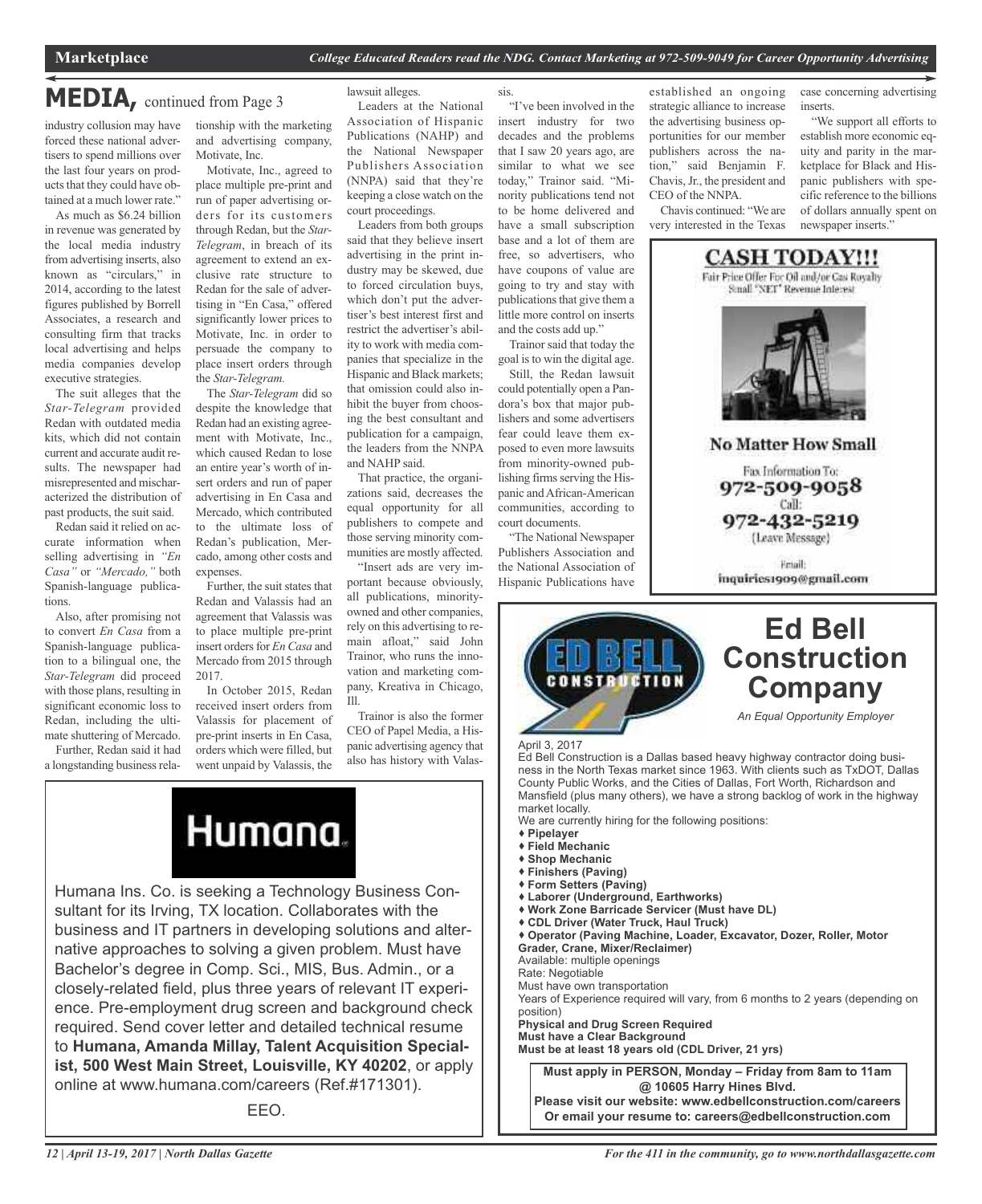### The job fair is in alignment **Disciple Central Community Church to host DeSoto Works! job fair April 19**

Disciple Central Community Church will host the DeSoto Works! Job Fair on Wednesday, April 19, from 10 a.m. to 1 p.m. The church is striving to serve the whole needs of the community as their mission includes developing leaders for the home and society, use relevant and modern methods of outreach, and express Christ through culture.

Workforce Solutions Greater Dallas, a partner for the event, is the local organization mandated to implement a system of services



that complement economic development - as a resource for employers to access the quality employees they need, and training individu-

### **STEM,** continued from Page <sup>6</sup>

cause for anything weatherrelated, it's very complicated and you need a lot of measurements," he said.

Stoneback, who played in a jam band while an undergraduate at UT Austin, drew applause when he showed students his prototype of a light guitar, and then played a few riffs using an audio plug-in that processes the sound. The science underlying the light guitar is very similar to the physics he's exploring in the upper atmosphere.

Students had pointed questions for both Voit and Stoneback, including whether the biomedical devices being shown were on the market or still being tested.

"By the time you are in the workforce, this will be the standard of care," Voit said.

Kodjo Habia, 14, a freshman in the Magnet School for the Talented and Gifted, thought the light guitar demonstration was "pretty cool," despite his initial reservations.

"I have to say that when I heard you had a light guitar, I thought it was absurd," Habia said. "Did your colleagues ever think your research ideas were weird?"

"Absolutely," Stoneback said. "People definitely think I'm crazy sometimes."

### **Looking for energetic interns in the Dallas Area**

A local community newspaper has an internship position available. The goal is to provide students and aspiring writers an opportunity to gain published clips, experience and professional feedback. The position is for 20 hours a week at



\$8.50 per hour. Assignments will include covering local events, phone interviews, and rewriting press releases.

**Send resume and writing samples to: inquiries1909@gmail.com**

als to be successfully employed.

DeSoto Councilmember Candice Quarles, elected to the city council last May, was instrumental in bringing the event to the community.

with Quarles campaign pledge shared on her website, "I believe that every resident should have access

See JOBS, Page 16

### **TISEO PAVING COMPANY**

419 E. Hwy. 80, Mesquite, TX 75150 Tel: (972) 289-0723 Fax (972) 216-5637 www.tiseopaving.com

Performing Concrete Street Paving in the Metroplex Area We Accept Subcontracting Bids For All Public Works Projects in the Dallas Area. We Are Accepting Applications for Concrete Mixer Drivers and Heavy Equip-

ment Mechanics

### **Equal Opportunity Employer**

### **Experienced Print & Web advertising Indoor sales.**

12.00 to 15.00 per hour against commission. Candidate must have 3 years of Verifiable experience. Must be able to sell minority Media, Print & Web 25 to 30 hours weekly. Must be highly motivated and a Self-Starter.

**ONLY EXPERIENCED ADVERTISING CANDIDATE SHOULD APPLY.**

Send Resume to: **Inquiries1909@ gmail.com** Or leave message @ **972.432.5219**



**Attention Suppliers of Goods, Services and Construction Review Competitive Opportunities at**

GARLAND



**DO YOU WANT AN EXCITING AND REWARDING CAREER?**

**PURSUE A CAREER AS A POLICE OFFICER OR FIREFIGHTER!**

• Competitive wages<br>• Array of benefits<br>• Education incentive pay<br>• ...and more

REGISTER ONLINE TO TAKE THE CITY OF IRVING'S NEXT CIVIL SERVICE ENTRANCE EXAM

### *www.cityofirving.org*

*The City of Irving does not discriminate on the basis of race, sex, religion, age or disability in employment or the provision of services.*

**Statewide African American Press\Association is seeking a statewide sales representative.**



The Texas Publishers Association is seeking a statewide sales representative to

represent the overall sales objective for the organization. Individual must have a proven sales track record with local and regional sales strategies.

Also the individual must be:

- A self-starter
- Have excellent written and verbal communication skills
- A visionary
- Professional

• Have excellent organizational skills Previous advertising agency and direct sales experience a plus. Position is commission based.

Serious inquiries only. **Please email resume to inquiries1909@gmail.com or leave a message for the position at 972-432-5219.**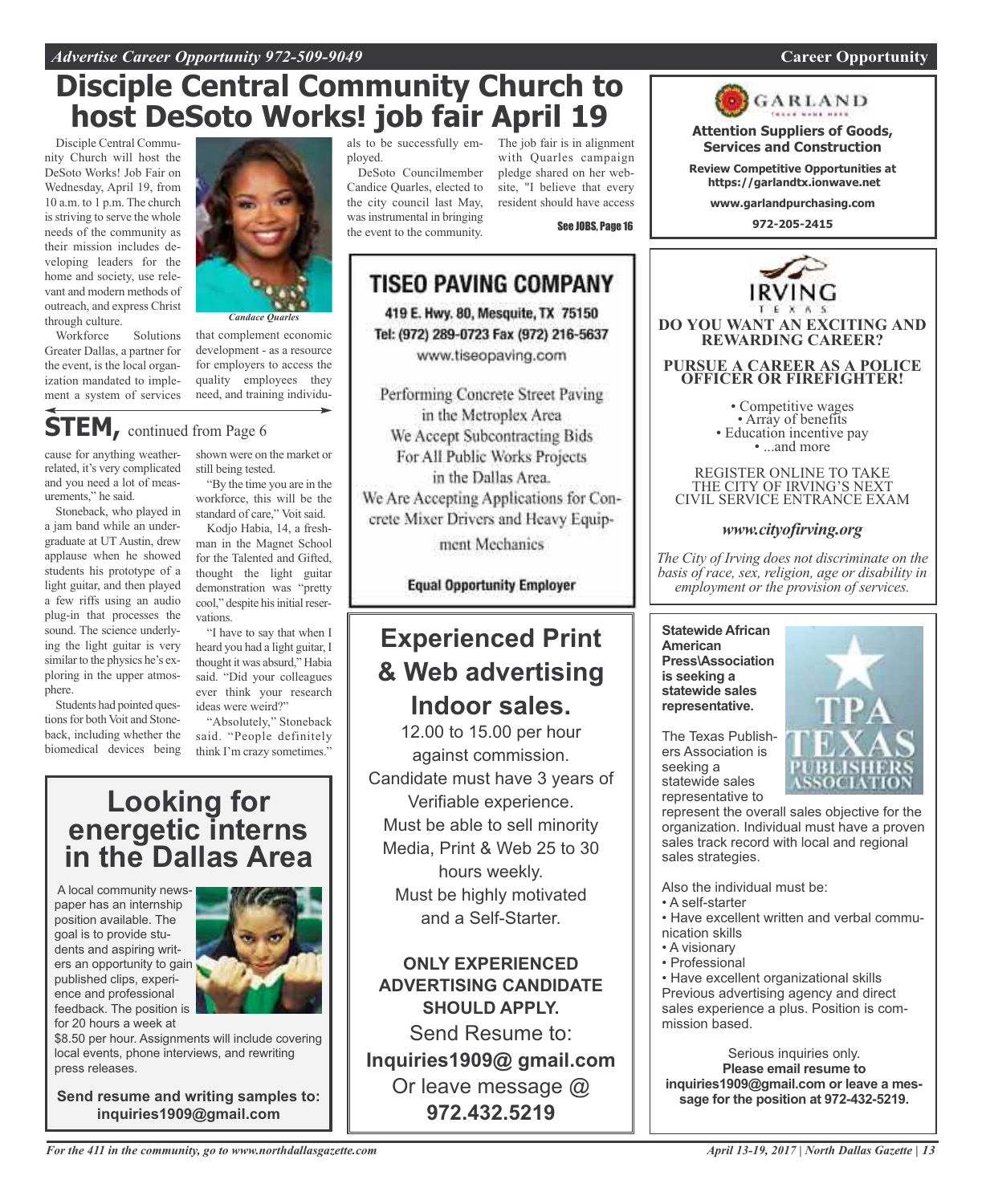**Happy Easter to Everyone! Go to some church and celebrate the Resurrection of Jesus!**

#### **BETHEL BIBLE FELLOWSHIP, CARROLLTON (A PLACE TO BELONG)**

 $\overline{\phantom{a}}$  , and the set of the set of the set of the set of the set of the set of the set of the set of the set of the set of the set of the set of the set of the set of the set of the set of the set of the set of the s

**NOTICE: Pastor Woodson serves the community by providing "Professional Therapy and Counseling Services" on a "Sliding Fee" scale. To schedule an appointment call the Pastoral Counseling Center at 972-526-4525 or email the church at www.bethelbiblefelloswhip.org**

### **April 16, 9:45 a.m.**

You're invited to our Sunday "Prayer and Meditation" at 10 am. You will be blessed and inspired. Also, our Youth Department will put on Bethel's Easter Production, Celebrating the Resurrection. You don't want to miss this!

#### **April 19, 7 p.m.**

Join us in Wednesday's Prayer and Bible Study Class with Senior Pastor Woodson, Pastor Larry Gardner, Bro. Brad White and others teaching a series on "Design for Discipleship, Book 7, Chapter 2." Spiritual maturity is God's desire for you. It's Time to Grow; Ephesians 4:12 & 13.

### **April 20, 7 p.m.**

(Every 1st and 3rd Thursday)

Discouraged, bewildered, questions about the Bible and no one to ask, and you feel imitated in churches? Come Connect-2-Reflect (C2R): Discover Hope and Help for daily living; and, you don't have to be a member to come. Meetings are held in comfortable and relaxed homes one in Carrollton and one in Plano, refreshments will be served.

Dr. Terrance Woodson, Senior Pastor 1944 E. Hebron Parkway Carrollton, TX 75007 972-492-4300 www.bethelbiblefelloswhip.org

#### **CHRIST COMMUNITY CHURCH IN RICHARDSON**

**April 16, 8:45 a.m.** You're invited to our Morning Services as we worship, honor and praise God for His blessings.

#### **April 19**

Join us at 12 Noon with Rev. Viveca Potter teaching on the Word of God; come back at 6:45 p.m. for Corporate Prayer and stay for Senior Pastor Autry at 7:30 p.m. teaching the Word of God. Our youth will come for Food and Fellowship at 7 p.m. followed by Bible Study at 7:30 p.m.

#### Dr. Terrence Autry, Senior Pastor 701 Centennial 972-991-0200 Richardson, TX 75081 www.Christcommunityrichardson.org  $\mathcal{L}_\text{max}$  , where  $\mathcal{L}_\text{max}$  and  $\mathcal{L}_\text{max}$

**FELLOWSHIP CHRISTIAN CENTER CHURCH IN ALLEN "THE SHIP"**

Follow us on Social Media (Facebook, Twitter, YouTube and Vimeo).

#### **April 16, 8 a.m.** Join us in our Sunday Services as we praise and worship God in the Joycie Turner Fellowship Hall, 200 West Belmont Drive in Allen; followed by our Sunday Worship Services at Bolin Elementary School in Allen, Texas 75002 and bring someone with you, you will be blessed.

**April 19, 7 p.m.** Join us in our Wednesday's 12 Noon-Day Live, Prayer and Bible Study and/or our Wednesday Night Live, Prayer and Bible Study at 7 p.m. to learn more about God's Word at the Joycie Turner Fellowship Hall, 200 West Belmont Drive in Allen. Be encouraged by God's plan for your maturity and His glory; and most of all; be prepared to grow.

#### **April 30, 8 a.m.** Calling All Youth! Join our Hype Sunday Worship (first service only) on our main campus at 200 West Belmont Drive and be blessed;

followed by our Sunday Worship Services at Bolin Elementary School in Allen, Texas 75002 and bring someone with you, you will be blessed.

Dr. W. L. Stafford, Sr., Ed. D. Senior Pastor 1409 PAvenue Plano, TX 75074 for Sunday Morning Worship and the Admin. Building Address is 200 W. Belmont Drive Allen, TX 75013 972-379-3287 www.theship3c.org

#### **INSPIRING BODY OF CHRIST CHURCH, Let's Go Fishing! MATTHEW 4:19**

 $\mathcal{L}_\text{max}$  and  $\mathcal{L}_\text{max}$  and  $\mathcal{L}_\text{max}$ 

#### **April 14, 2017** All men are invited to Men's Ministry meeting each Friday night at 7 p.m., (IBOC promotes proactive male leadership.)

**April 16, 10 a.m.**

You're invited this Sunday as we praise, worship, honor and magnify God's Holy name.



Join usin Monday School as we grow in God's Word and 972-633-5511 www.mocop.org  $\overline{\phantom{a}}$  , and the set of the set of the set of the set of the set of the set of the set of the set of the set of the set of the set of the set of the set of the set of the set of the set of the set of the set of the s

**April 17, 7 p.m.**

learn what God has to say to

7701 S Westmoreland Road

**April 16, 10 a.m.** Join us for Worship Service as we praise and worship God in 2017 for His Honor and His glory; and don't forget to comeback at 7 p.m. for our Brazilian Church.

**April 19, 7 p.m.** You're invited to our Wednesday's Bible Study class; you will learn what God has to say to us. Come to be encouraged by God's plan for your spiritual growth and His glory.

Pastor Sam Fenceroy Senior Pastor and Pastor Gloria Fenceroy 300 Chisholm Place Plano, TX 75075

Pastor Rickie Rush

Dallas, TX 75237 972-372-4262 www.Ibocchurch.org  $\overline{\phantom{a}}$  , and the set of the set of the set of the set of the set of the set of the set of the set of the set of the set of the set of the set of the set of the set of the set of the set of the set of the set of the s **MT. OLIVE CHURCH OF PLANO (MOCOP)**

us.

#### **SHILOH MBC IN PLANO (WHERE COMMUNITY BECOMES FAMILY)**

Come and connect to God through Shiloh; grow in Christ through the study of God's Word; and Serve God through service to each other and to the world. John 12:26.

### **April 16, 8 a.m. and 11 a.m.**

**Resurrection Sunday** Join Pastor Joshua & the SMBC Worship Arts Ministry as we celebrate the resurrection of our Lord and Savior,Jesus Christ. SMBC will have a 8 a.m. & 11 a.m.

worship service.

#### **April 19, 7 p.m.**

You're invited to our Wednesday's Bible Study to learn more about God's Word. Come and be encouraged by God's plan for your maturity and growth; it's all for His glory and His honor. We are, "Growing in Christ through the study of His Word."

Our church ministries offer opportunities for motivation and growth; join us and see. Be blessed of the Lord.

Dr. Isaiah Joshua, Jr. Senior Pastor 920 E. 14th Street Plano, TX 75074 972-423-6695 www.smbcplano.org



NDG now has a "Special Advertising Package"for churches and non-profit organizations that need to let the community know about your Special Event.

### Opportunity You Can Measure...

### **Church Events**

- Church Anniversary
- Pastor's Anniversary
- Women's Day
- Men's Day

### **Non-Profit Org. Events**

- Fundraisers
- (Concerts)
- Special Events
- (Personal or Community)

### Special Rate \$199

(Black & White, per insertion) Ad size - 4.905"x 6"(Quarter Page, B&W) (NOTE: Color Ad \$75 extra per inserion) Production disclaimer - NDG ad meake-ready is not included in promotion. Layout/production of "copy ready"ad will be a nominal extra cost. E-mail ad copy to: Marketing@NorthDallasGazette.com or call our Marketing Department today! -509-9



*14 | April 13-19, 2017 | North Dallas Gazette*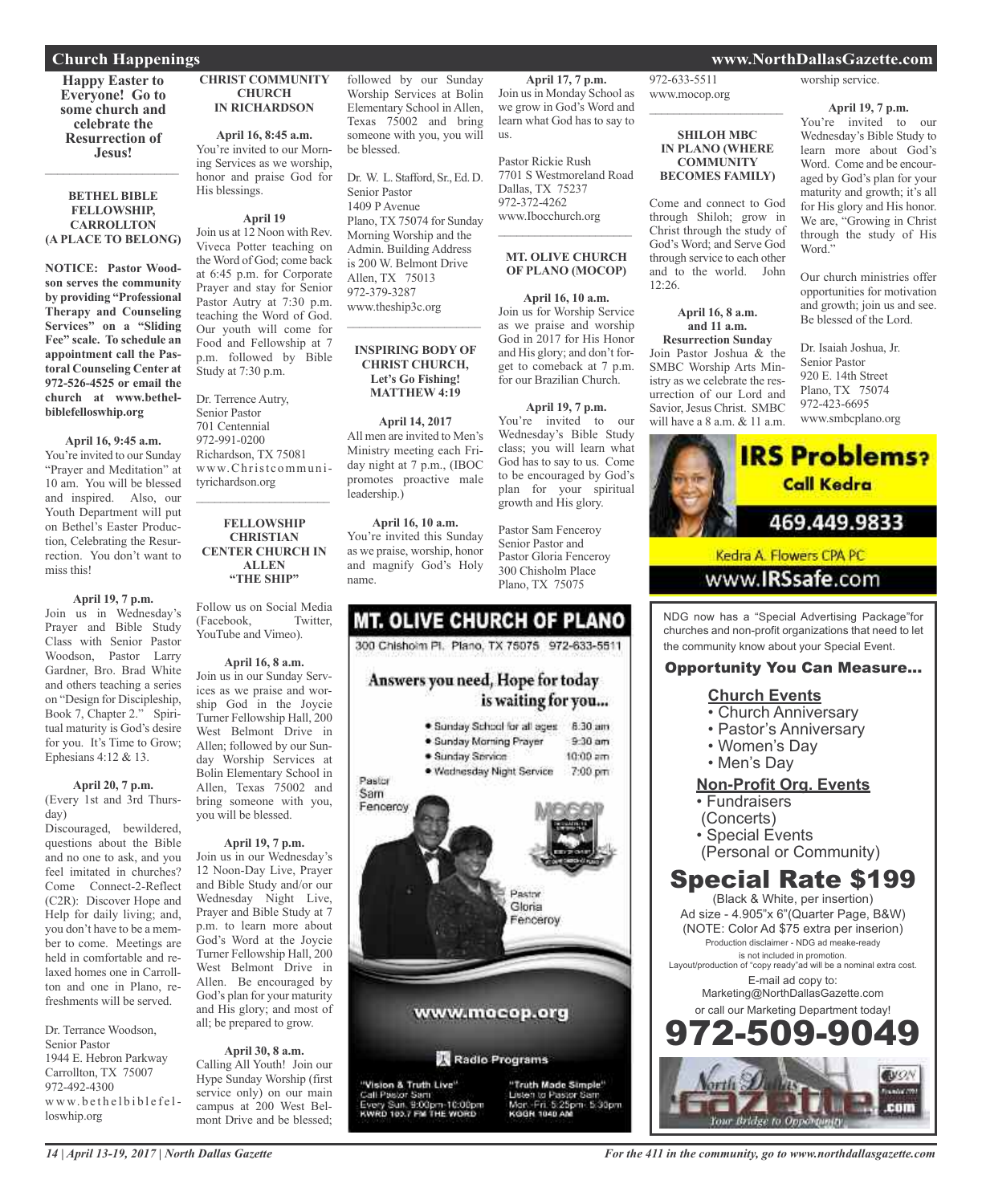

*northdallasgazette.com to sign up for Sister Tarpley's weekly electronic newsletter.*

An author, Henry Blackaby wrote in his book, Experiencing God: Knowing and Doing His Will, "You cannot go with God and stay where you are."

With Easter and spring coming, it's time to think in terms of cleaning up your life and getting closer to Jesus, He isthe vine, "Abide in Me, and I in you. As the branch cannot bear fruit of itself, unless it abides in the vine, neither can you, unless you abide in Me." John 15:4.

This was the message brought to Bethel Bible Fellowship Church by our guest speaker, Pastor Mark Mohrweis of Redeemer Covenant Church in Carrollton. And, one of the stories that he used as an example, the "wild flowers" that appeared on the church ground one day, they were connected to the roots below the ground..

Think about this, if you want to experience something you've never done, you must do something you've never done before. Strive for a new paradigm (this new paradigm is an example that serves as a pattern or model for faith in



God often has to radically change us if we are going to fulfill His purposes in our lives. In the book of Samuel, Saul was about to be anointed by Samuel as the first king of

Israel. Samuel said to Saul, "And the Spirit of the Lord will come upon thee, and thou shalt prophesy with them, and be turned into another man." 1 Samuel 10:6 (KJV) Samuel told Saul that he would be a different person, that he would have God's power.

Up to this point, Saul had never prophesied or led a group of people. He had also never had to be accountable to a prophet and to God for his every action. Saul took a big step of faith right away and prophesied with the prophets just as Samuel said he would.

How exciting that must have been.Yet, when Samuel called the entire nation of Israel together to announce Saul as Israel's first king in history, Saul was nowhere to be found.

Excitement was in the air, but when they call Saul's name, he didn't come forward. "Therefore they (the people) inquired of the Lord further, if the man should yet come thither. And the Lord answered, Behold, he hath hid himself among the stuff." 1 Samuel 10:22 (KJV).

The story of King Saul should be an encouragement to us all. God continues to pick the foolish things of this

# **A new model**

world to confound the wise. Your greatest setback can be thinking that there's no way that God can use "little me."

However, the reality is that He can and will use us, if we respond to the new places He takes us.

Ask God to use you to ripen the fruit of the Spirit. Ask Him for help to bear this fruit in your life to show and share love, joy and peace. Ask God for help to be longsuffering, gentle and good; to have strong faith; to be meek and temperate.

Yo should be slow to speak and quick to listen. Remember God gave us only on mouth but two ears.

If you ask God, He will help you walk in the Spirit so that your life will be pleasing to Him and you will be a light in the darkness for others, so that the world may know that He is God and that He can do anything but fail.

Believe that God is faithful, good and just. Believe with your mind, body and soul. Let God be your anchor and He will keep you from drifting out to sea in the currents of unbelief.

Psalms 100:5 says, "For the Lord is good; His mercy

*Pastor Mark Mohrweis, Redeemer Covenant Church in Carrollton.*

**Look for NDGTV at NorthDallasGazette.com**

www.thest-p3c.org

**Early Morning Service** 

200 W. Balmout Drive

Allei, TX 75013

**SOURIE** 

Dr. Wa, Thefford



*For the 411 in the community, go to www.northdallasgazette.com*



is everlasting; and His truth endureth to all generations." And, Isaiah 45:21b says, ". . . who hath declared this from ancient time? Who hath told it from that time? Have not I the Lord? And, there is no God else besides Me; a just God and a savior; there is none besides me."

God is good and He will never do anything bad. He will never make a mistake, mislead or be unfair because He wants us to live in the beauty of His holiness.